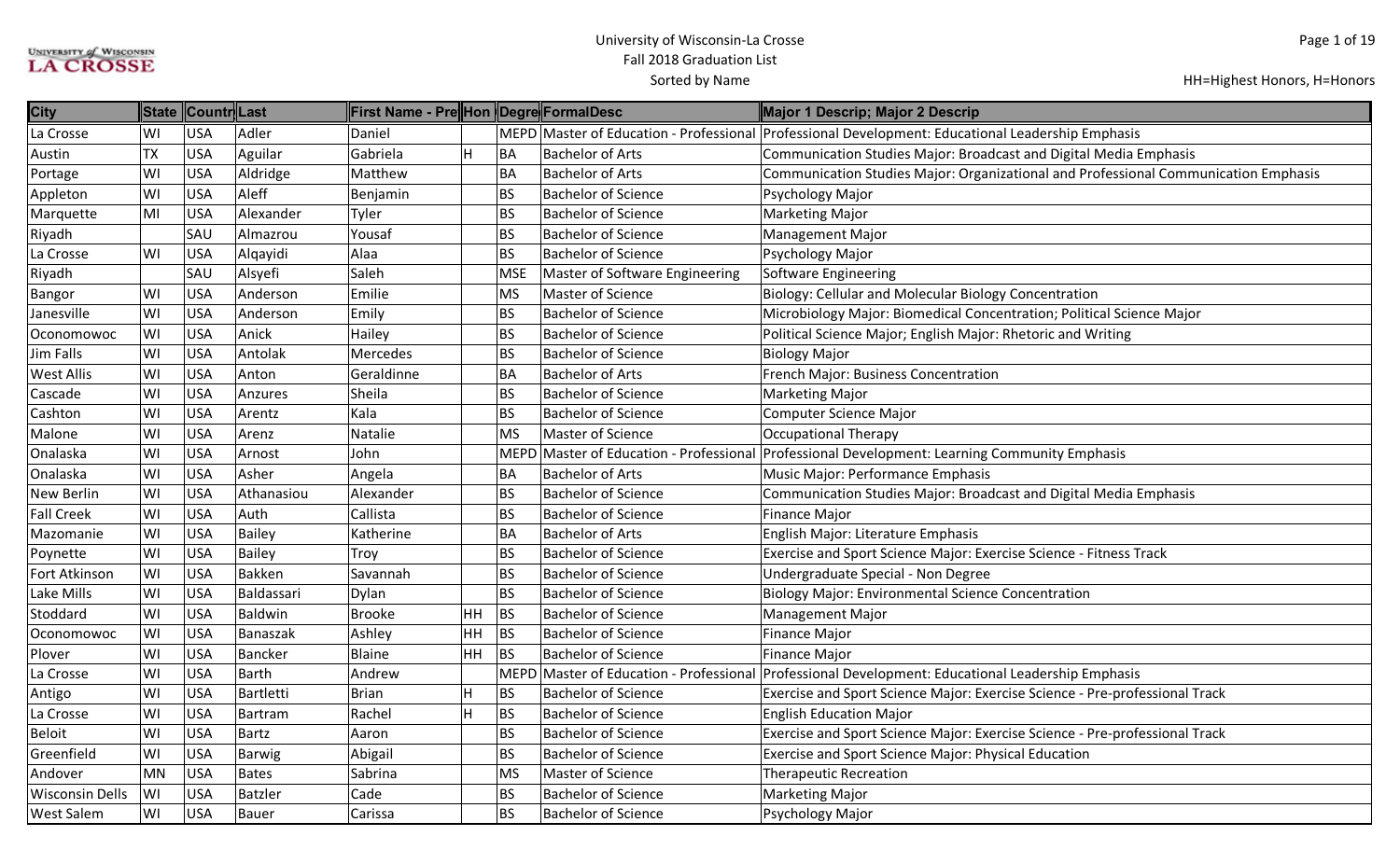| <b>City</b>          | <b>State</b> | Countr Last |               | First Name - Pre Hon  Degre FormalDesc |               |           |                                         | Major 1 Descrip; Major 2 Descrip                                                   |
|----------------------|--------------|-------------|---------------|----------------------------------------|---------------|-----------|-----------------------------------------|------------------------------------------------------------------------------------|
| <b>Green Bay</b>     | WI           | <b>USA</b>  | Bauer         | Josie                                  |               | BA        | <b>Bachelor of Arts</b>                 | Spanish Major                                                                      |
| Rochester            | MN           | <b>USA</b>  | Bauman        | Dain                                   |               | BS        | <b>Bachelor of Science</b>              | Marketing Major                                                                    |
| Fitchburg            | WI           | <b>USA</b>  | Becher        | Emma                                   |               |           | MEPD Master of Education - Professional | Professional Development: Learning Community Emphasis                              |
| <b>Sussex</b>        | WI           | <b>USA</b>  | Beckett       | <b>Sam</b>                             | $\mathsf{HH}$ | BA        | <b>Bachelor of Arts</b>                 | Psychology Major                                                                   |
| <b>New Berlin</b>    | WI           | <b>USA</b>  | Bedwell       | Christina                              | H             | <b>BS</b> | <b>Bachelor of Science</b>              | Public Health and Community Health Education Major                                 |
| Dodgeville           | WI           | <b>USA</b>  | Beerkircher   | Kory                                   |               | <b>BS</b> | <b>Bachelor of Science</b>              | <b>Finance Major</b>                                                               |
| Platteville          | WI           | <b>USA</b>  | Bendorf       | Dana                                   |               |           | MEPD Master of Education - Professional | Professional Development: Educational Leadership Emphasis                          |
| Hamburg              | MN           | <b>USA</b>  | Beneke        | Alyssa                                 |               | <b>MS</b> | <b>Master of Science</b>                | <b>Occupational Therapy</b>                                                        |
| Abbotsford           | WI           | <b>USA</b>  | Beran         | Elizabeth                              | HH            | <b>BS</b> | <b>Bachelor of Science</b>              | <b>Therapeutic Recreation Major</b>                                                |
| Waukesha             | WI           | <b>USA</b>  | Berens        | Michael                                | HH            | BS        | <b>Bachelor of Science</b>              | Accountancy Major; Finance Major                                                   |
| <b>Stevens Point</b> | WI           | <b>USA</b>  | Berg          | Brianna                                |               | <b>BS</b> | <b>Bachelor of Science</b>              | <b>Management Major</b>                                                            |
| Eagle                | WI           | <b>USA</b>  | Berg          | Rebecca                                |               | <b>BS</b> | <b>Bachelor of Science</b>              | Finance Major; Psychology Major                                                    |
| <b>Spring Valley</b> | MN           | <b>USA</b>  | Bergen        | Hannah                                 |               | <b>MS</b> | Master of Science                       | <b>Biology: Physiology Concentration</b>                                           |
| La Crosse            | WI           | <b>USA</b>  | Berger        | Kaitlin                                | HH            | BS        | <b>Bachelor of Science</b>              | Middle Childhood through Early Adolescence Education Major                         |
| Muskego              | WI           | <b>USA</b>  | Berlyn        | Caleb                                  |               | <b>BS</b> | <b>Bachelor of Science</b>              | <b>Finance Major</b>                                                               |
| New London           | WI           | <b>USA</b>  | Besaw         | Tyler                                  | HH            | BA        | <b>Bachelor of Arts</b>                 | Psychology Major; Sociology Major                                                  |
| Suamico              | WI           | <b>USA</b>  | Biebel        | Maxwell                                |               | <b>BS</b> | <b>Bachelor of Science</b>              | <b>Marketing Major</b>                                                             |
| La Crosse            | WI           | <b>USA</b>  | Billman       | Tyler                                  |               | <b>BS</b> | <b>Bachelor of Science</b>              | <b>Biology Major</b>                                                               |
| Watertown            | WI           | <b>USA</b>  | Birkholz      | Logan                                  |               | <b>BS</b> | <b>Bachelor of Science</b>              | Social Studies Education Major (Broad Field Option A); History Education Major     |
| Middleton            | WI           | <b>USA</b>  | Birrenkott    | Jacob                                  |               | <b>BS</b> | <b>Bachelor of Science</b>              | Physics Major                                                                      |
| Waukesha             | WI           | <b>USA</b>  | Blachowski    | Gemma                                  |               | <b>BS</b> | <b>Bachelor of Science</b>              | <b>Biology Major</b>                                                               |
| Sun Prairie          | WI           | <b>USA</b>  | Blair         | Andrew                                 |               | <b>BS</b> | <b>Bachelor of Science</b>              | <b>Biology Major</b>                                                               |
| Hartland             | WI           | <b>USA</b>  | Blatnik       | Justin                                 |               | <b>BS</b> | <b>Bachelor of Science</b>              | Biochemistry w/ American Society for Biochemistry & Molecular Biology (ASBMB) Cert |
| La Crosse            | WI           | <b>USA</b>  | Bloemers      | Kendra                                 |               | BA        | <b>Bachelor of Arts</b>                 | Psychology Major                                                                   |
| Glen Ellyn           | IL           | <b>USA</b>  | Boak          | Courtney                               |               | <b>BS</b> | <b>Bachelor of Science</b>              | Exercise and Sport Science Major: Exercise Science - Pre-professional Track        |
| Appleton             | WI           | <b>USA</b>  | Bogatitus     | Megan                                  |               | <b>BS</b> | <b>Bachelor of Science</b>              | <b>Finance Major</b>                                                               |
| Plymouth             | MN           | <b>USA</b>  | Bonneville    | Daniel                                 |               | <b>BS</b> | <b>Bachelor of Science</b>              | <b>Mathematics Major: Applied Emphasis</b>                                         |
| Racine               | WI           | <b>USA</b>  | Borst         | Paige                                  |               | MS        | <b>Master of Science</b>                | Exercise and Sport Science: Human Performance                                      |
| <b>New Glarus</b>    | WI           | <b>USA</b>  | Borth         | Ja-ae                                  |               | <b>BS</b> | <b>Bachelor of Science</b>              | Sociology Major                                                                    |
| La Crosse            | WI           | <b>USA</b>  | Bosshart      | Danielle                               |               | <b>MS</b> | <b>Master of Science</b>                | <b>Occupational Therapy</b>                                                        |
| Blanchardville       | WI           | <b>USA</b>  | <b>Braley</b> | Adria                                  | HH            | BS        | <b>Bachelor of Science</b>              | Spanish Education Major (Early Childhood - Adolescence)                            |
| Tomah                | WI           | <b>USA</b>  | Brandau       | Lacy                                   |               | <b>BS</b> | <b>Bachelor of Science</b>              | Biology Major: Cellular and Molecular Biology Concentration                        |
| Lakeville            | MN           | <b>USA</b>  | Brattland     | Kaitlyn                                |               | <b>MS</b> | Master of Science                       | <b>Occupational Therapy</b>                                                        |
| Bloomington          | MN           | <b>USA</b>  | Brechon       | Alisha                                 | HH            | <b>BS</b> | <b>Bachelor of Science</b>              | <b>Management Major</b>                                                            |
| Seneca               | WI           | <b>USA</b>  | Brockway      | Brianna                                |               | <b>BS</b> | <b>Bachelor of Science</b>              | <b>Therapeutic Recreation Major</b>                                                |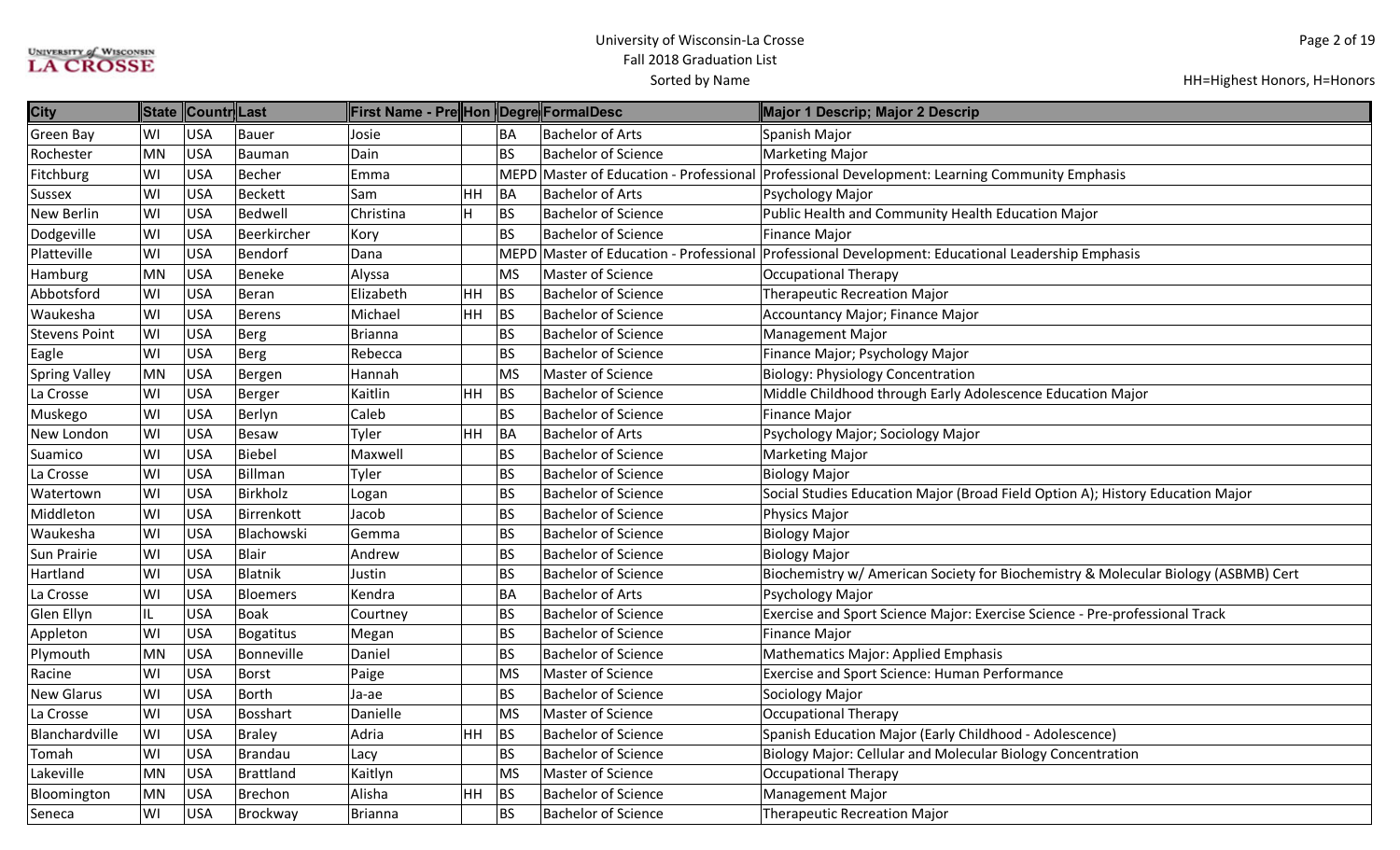| <b>City</b>              |           | State Countr Last |                | First Name - Pre Hon Degre FormalDesc |     |             |                                    | Major 1 Descrip; Major 2 Descrip                                            |
|--------------------------|-----------|-------------------|----------------|---------------------------------------|-----|-------------|------------------------------------|-----------------------------------------------------------------------------|
|                          | <b>RJ</b> | <b>BRA</b>        | Brondani Valle | Daniel                                |     | <b>BS</b>   | <b>Bachelor of Science</b>         | <b>Finance Major</b>                                                        |
| Holmen                   | WI        | <b>USA</b>        | Brown          | Jordan                                |     | <b>BS</b>   | <b>Bachelor of Science</b>         | <b>Finance Major</b>                                                        |
| Rochester                | <b>MN</b> | <b>USA</b>        | Bruesewitz     | Mia                                   |     | <b>BS</b>   | <b>Bachelor of Science</b>         | Middle Childhood through Early Adolescence Education Major                  |
| Stratford                | WI        | <b>USA</b>        | Bryant         | Caleb                                 |     | <b>BS</b>   | <b>Bachelor of Science</b>         | <b>Finance Major</b>                                                        |
| <b>Fall Creek</b>        | WI        | <b>USA</b>        | Buchholz       | Hannah                                |     | <b>BS</b>   | <b>Bachelor of Science</b>         | <b>Biology Major: Cellular and Molecular Biology Concentration</b>          |
| La Crescent              | <b>MN</b> | <b>USA</b>        | <b>Burg</b>    | Skylar                                |     | <b>BS</b>   | <b>Bachelor of Science</b>         | Biology Major: Plant and Fungal Biology Concentration                       |
| La Crosse                | WI        | <b>USA</b>        | Buri           | Brett                                 |     | <b>BS</b>   | <b>Bachelor of Science</b>         | Communication Studies Major: Broadcast and Digital Media Emphasis           |
| Port Washington WI       |           | <b>USA</b>        | Burmesch       | Nicole                                |     | <b>MEPD</b> | Master of Education - Professional | Professional Development: Learning Community Emphasis                       |
| Moline                   | IL        | <b>USA</b>        | Burrier        | Teri                                  |     | MS          | <b>Master of Science</b>           | <b>Medical Dosimetry</b>                                                    |
| Oconomowoc               | WI        | <b>USA</b>        | <b>Butler</b>  | Brittany                              |     | <b>MS</b>   | Master of Science                  | <b>Medical Dosimetry</b>                                                    |
| Burlington               | WI        | <b>USA</b>        | Callahan       | Anna                                  |     | <b>BS</b>   | <b>Bachelor of Science</b>         | Finance Major; Economics Major                                              |
| <b>River Falls</b>       | WI        | <b>USA</b>        | Campbell       | Mackenzie                             | H   | <b>BS</b>   | <b>Bachelor of Science</b>         | Psychology Major                                                            |
| Hibbing                  | <b>MN</b> | <b>USA</b>        | Carda          | Joanne                                |     | <b>MS</b>   | Master of Science                  | <b>Medical Dosimetry</b>                                                    |
| DeKalb                   | IL.       | <b>USA</b>        | Carpenter      | Josephine                             |     | <b>BS</b>   | <b>Bachelor of Science</b>         | Psychology Major                                                            |
| Rochester                | <b>MN</b> | <b>USA</b>        | Casey          | Jenny                                 | HH. | BS          | <b>Bachelor of Science</b>         | Health and Wellness Management Major                                        |
| <b>Sussex</b>            | WI        | <b>USA</b>        | Casper         | Elizabeth                             |     | <b>BS</b>   | <b>Bachelor of Science</b>         | <b>Biology Major</b>                                                        |
| San Francisco            | CA        | <b>USA</b>        | Cate           | Amy                                   |     | <b>MS</b>   | <b>Master of Science</b>           | <b>Medical Dosimetry</b>                                                    |
| Farmington               | <b>MN</b> | <b>USA</b>        | Cecchettini    | Morgan                                | HH. | BS          | <b>Bachelor of Science</b>         | Early Childhood through Middle Childhood Education Major                    |
| Wausau                   | WI        | <b>USA</b>        | Chen           | Richard                               |     | <b>BS</b>   | <b>Bachelor of Science</b>         | Finance Major                                                               |
| Dongguan                 |           | <b>CHN</b>        | Chen           | Yuyan                                 |     | <b>BS</b>   | <b>Bachelor of Science</b>         | German Education Major (Early Childhood - Adolescence)                      |
| <b>Black River Falls</b> | WI        | <b>USA</b>        | Chenoweth      | Gregory                               |     | <b>BS</b>   | <b>Bachelor of Science</b>         | International Business Major; Finance Major                                 |
| De Pere                  | WI        | <b>USA</b>        | Cherveny       | Abbey                                 |     | <b>BS</b>   | <b>Bachelor of Science</b>         | Microbiology Major: Biomedical Concentration                                |
| Oronoco                  | <b>MN</b> | <b>USA</b>        | Clark          | Jeremy                                | H   | <b>BS</b>   | <b>Bachelor of Science</b>         | Exercise and Sport Science Major: Exercise Science - Pre-professional Track |
| Mequon                   | WI        | <b>USA</b>        | Clausen        | Melissa                               |     | <b>BS</b>   | <b>Bachelor of Science</b>         | <b>Marketing Major</b>                                                      |
| Fremont                  | WI        | <b>USA</b>        | Clyde          | Rhiannon                              |     | <b>BA</b>   | <b>Bachelor of Arts</b>            | Psychology Major                                                            |
| La Crosse                | WI        | <b>USA</b>        | Coates         | Emily                                 | HH  | BS          | <b>Bachelor of Science</b>         | Middle Childhood through Early Adolescence Education Major                  |
| Middleton                | WI        | <b>USA</b>        | Cody           | Max                                   |     | <b>BS</b>   | <b>Bachelor of Science</b>         | Accountancy Major; Finance Major                                            |
| Grafton                  | WI        | <b>USA</b>        | Coeur          | Sarah                                 | H   | <b>BS</b>   | <b>Bachelor of Science</b>         | Middle Childhood through Early Adolescence Education Major                  |
| Augusta                  | GA        | <b>USA</b>        | Coleman        | Savannah                              |     | <b>MS</b>   | <b>Master of Science</b>           | <b>Medical Dosimetry</b>                                                    |
| Dousman                  | WI        | <b>USA</b>        | Connell        | Patrick                               |     | <b>BS</b>   | <b>Bachelor of Science</b>         | <b>Biology Major</b>                                                        |
| Lake Mills               | WI        | <b>USA</b>        | Converse       | Benjamin                              |     | <b>BS</b>   | <b>Bachelor of Science</b>         | <b>Political Science Major</b>                                              |
| La Crescent              | <b>MN</b> | <b>USA</b>        | Covey          | Anthony                               |     | <b>BS</b>   | <b>Bachelor of Science</b>         | Physics Major                                                               |
| Waukesha                 | WI        | <b>USA</b>        | Coxey          | Joseph                                |     | <b>BS</b>   | <b>Bachelor of Science</b>         | <b>Marketing Major</b>                                                      |
| Coon Rapids              | <b>MN</b> | <b>USA</b>        | Craft          | Amanda                                |     | <b>BS</b>   | <b>Bachelor of Science</b>         | <b>Biology Major: Environmental Science Concentration</b>                   |
| Cadott                   | WI        | <b>USA</b>        | Crank          | Karin                                 |     | <b>BS</b>   | <b>Bachelor of Science</b>         | <b>Accountancy Major</b>                                                    |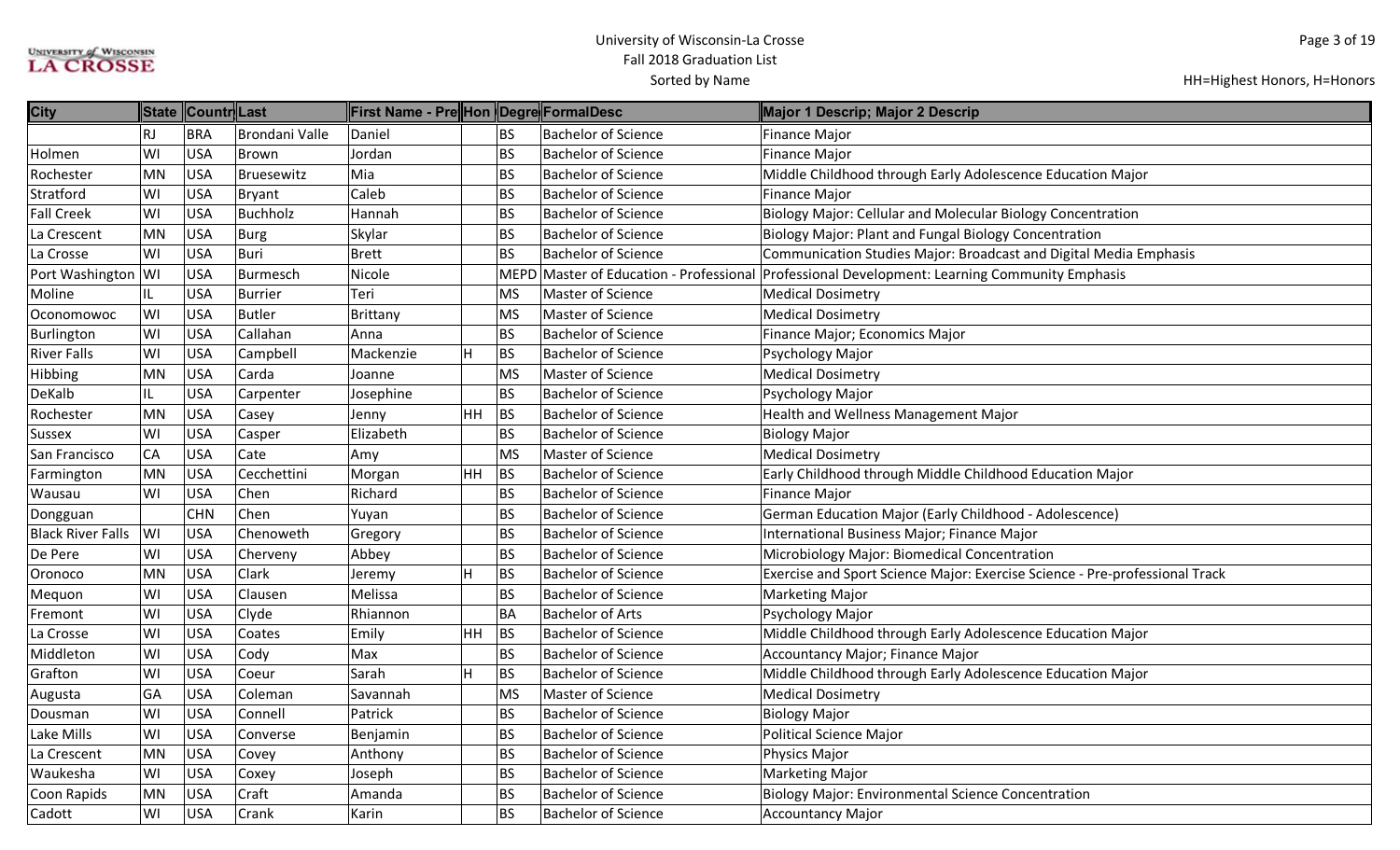| <b>City</b>        | <b>State</b> | ∥Countr∥Last |               | First Name - Pre Hon   Degre  FormalDesc |           |           |                                | Major 1 Descrip; Major 2 Descrip                                                              |
|--------------------|--------------|--------------|---------------|------------------------------------------|-----------|-----------|--------------------------------|-----------------------------------------------------------------------------------------------|
| Fitchburg          | WI           | <b>USA</b>   | Craun         | Kaitlyn                                  |           | MS        | <b>Master of Science</b>       | Microbiology: Clinical Microbiology Emphasis                                                  |
| Sun Prairie        | WI           | <b>USA</b>   | Cuevas-Ruiz   | Patricia                                 |           | <b>BS</b> | <b>Bachelor of Science</b>     | Psychology Major                                                                              |
| <b>New Berlin</b>  | WI           | <b>USA</b>   | Cummings      | Milton                                   |           | <b>BS</b> | <b>Bachelor of Science</b>     | <b>Statistics Major</b>                                                                       |
| Janesville         | WI           | <b>USA</b>   | Curless       | Nicole                                   | H         | BS        | <b>Bachelor of Science</b>     | <b>Therapeutic Recreation Major</b>                                                           |
| Franklin           | WI           | <b>USA</b>   | Czajkowski    | Christina                                |           | <b>BS</b> | <b>Bachelor of Science</b>     | <b>Biology Major: Biomedical Science Concentration</b>                                        |
| Milwaukee          | WI           | <b>USA</b>   | Dacquisto     | Sienna                                   |           | <b>BS</b> | <b>Bachelor of Science</b>     | Early Childhood through Middle Childhood Education Major                                      |
| Portage            | WI           | <b>USA</b>   | Darling       | Derek                                    |           | <b>BS</b> | <b>Bachelor of Science</b>     | <b>Finance Major</b>                                                                          |
| Dousman            | WI           | <b>USA</b>   | Darling       | Will                                     |           | <b>BS</b> | <b>Bachelor of Science</b>     | Middle Childhood through Early Adolescence Education Major                                    |
| Luck               | WI           | <b>USA</b>   | Davis         | Ashley                                   |           | <b>BS</b> | <b>Bachelor of Science</b>     | Psychology Major                                                                              |
| La Crosse          | WI           | <b>USA</b>   | Davis         | Jevon                                    | н         | <b>BS</b> | <b>Bachelor of Science</b>     | Political Science Major                                                                       |
| Putnam Valley      | <b>NY</b>    | <b>USA</b>   | Davis         | Mary                                     |           | <b>MS</b> | Master of Science              | <b>Medical Dosimetry</b>                                                                      |
| Sun Prairie        | WI           | <b>USA</b>   | Davis         | Rachel                                   |           | <b>BS</b> | <b>Bachelor of Science</b>     | Middle Childhood through Early Adolescence Education Major                                    |
| Stoughton          | WI           | <b>USA</b>   | Davis         | Shelby                                   |           | <b>BS</b> | <b>Bachelor of Science</b>     | Early Childhood through Middle Childhood Education Major                                      |
| Onalaska           | WI           | <b>USA</b>   | Dawson        | <b>Brandon</b>                           |           | <b>BA</b> | <b>Bachelor of Arts</b>        | Psychology Major                                                                              |
| Green Bay          | WI           | <b>USA</b>   | Dax           | Cassandra                                |           | <b>BS</b> | <b>Bachelor of Science</b>     | <b>Biology Major</b>                                                                          |
| Reedsburg          | WI           | <b>USA</b>   | de Block      | Demi                                     |           | <b>BS</b> | <b>Bachelor of Science</b>     | Exercise and Sport Science Major: Exercise Science - Pre-professional Track                   |
| Camp Douglas       | WI           | <b>USA</b>   | Dechant       | Ashley                                   | н         | BA        | <b>Bachelor of Arts</b>        | Art Major                                                                                     |
| Franksville        | WI           | <b>USA</b>   | DeLaO         | Samantha                                 |           | <b>BS</b> | <b>Bachelor of Science</b>     | Psychology Major                                                                              |
| Walworth           | WI           | <b>USA</b>   | Delgado       | Zachary                                  |           | <b>BS</b> | <b>Bachelor of Science</b>     | Psychology Major                                                                              |
| Madison            | WI           | <b>USA</b>   | Den Hartog    | Dietrich                                 | H         | <b>BS</b> | <b>Bachelor of Science</b>     | Art Major                                                                                     |
| <b>East Troy</b>   | WI           | <b>USA</b>   | Denhart       | Gunnar                                   |           | <b>BS</b> | <b>Bachelor of Science</b>     | History Major: World History Emphasis                                                         |
| Weston             | WI           | <b>USA</b>   | Denk          | Lucas                                    |           | <b>BS</b> | <b>Bachelor of Science</b>     | Computer Science Major                                                                        |
| Mukwonago          | WI           | <b>USA</b>   | <b>DePons</b> | Dani                                     | HH        | <b>BS</b> | <b>Bachelor of Science</b>     | Psychology Major                                                                              |
| <b>Byron</b>       | <b>MN</b>    | <b>USA</b>   | DeWaard       | Rachel                                   | H         | <b>BS</b> | <b>Bachelor of Science</b>     | Mathematics Major; Economics Major                                                            |
| Onalaska           | WI           | <b>USA</b>   | DeYoung       | Hannah                                   |           |           |                                | MEPD Master of Education - Professional Professional Development: Learning Community Emphasis |
| Xinxiang           | 41           | <b>CHN</b>   | Ding          | Siyan                                    |           | MSE       | Master of Software Engineering | Software Engineering                                                                          |
| Wauwatosa          | WI           | <b>USA</b>   | Ditscheit     | Elise                                    |           | <b>BS</b> | <b>Bachelor of Science</b>     | Communication Studies Major: Organizational and Professional Communication Emphasis           |
| Manitowoc          | WI           | <b>USA</b>   | Dixon         | Drew                                     | н         | BS        | <b>Bachelor of Science</b>     | Exercise and Sport Science Major: Physical Education                                          |
| Benton             | WI           | <b>USA</b>   | Dixon         | Patrick                                  | HH        | <b>BS</b> | <b>Bachelor of Science</b>     | Management Major; Marketing Major                                                             |
| La Crosse          | WI           | <b>USA</b>   | Dockendorff   | Antony                                   |           | <b>BS</b> | <b>Bachelor of Science</b>     | Accountancy Major                                                                             |
| Sobieski           | WI           | <b>USA</b>   | Doersch       | Kendall                                  |           | <b>MS</b> | <b>Master of Science</b>       | Occupational Therapy                                                                          |
| <b>Blue Mounds</b> | WI           | <b>USA</b>   | Doyle         | Jensen                                   |           | <b>BS</b> | <b>Bachelor of Science</b>     | <b>Marketing Major</b>                                                                        |
| La Crosse          | WI           | <b>USA</b>   | Drewes        | Anne                                     | HH        | BA        | <b>Bachelor of Arts</b>        | Communication Studies Major: Broadcast and Digital Media Emphasis                             |
| Troy               | IL           | <b>USA</b>   | <b>DuFoe</b>  | Danielle                                 |           | <b>BS</b> | <b>Bachelor of Science</b>     | <b>Biology Major</b>                                                                          |
| La Crescent        | <b>MN</b>    | <b>USA</b>   | Durst         | Greta                                    | <b>HH</b> | BA        | <b>Bachelor of Arts</b>        | English Major: Rhetoric and Writing Emphasis; Philosophy Major                                |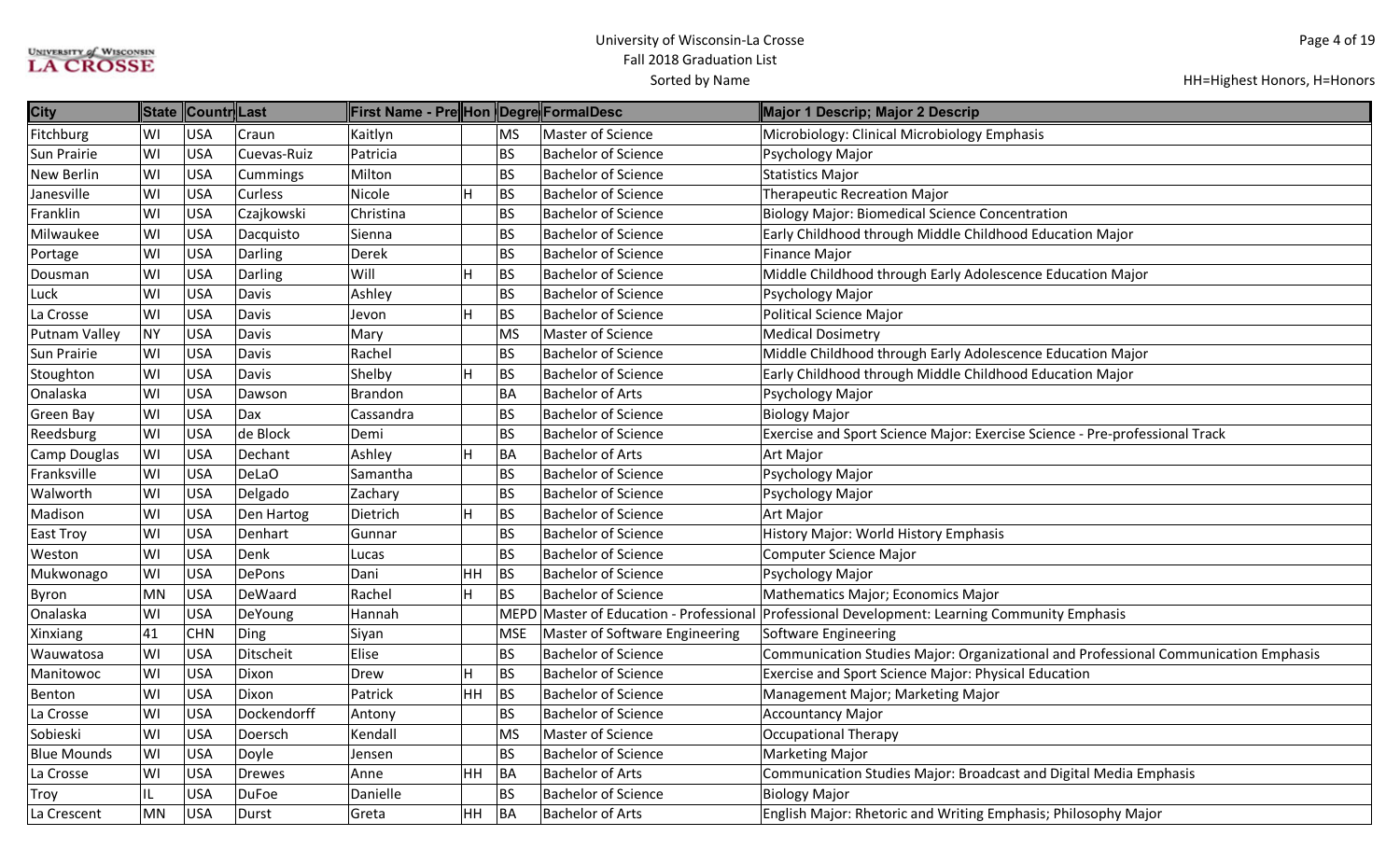| <b>City</b>        |           | State Countr Last |             | First Name - Pre Hon Degre FormalDesc |           |            |                                          | Major 1 Descrip; Major 2 Descrip                                                                  |
|--------------------|-----------|-------------------|-------------|---------------------------------------|-----------|------------|------------------------------------------|---------------------------------------------------------------------------------------------------|
| Sauk Rapids        | MN        | <b>USA</b>        | Dvorak      | Joshua                                |           | BS         | <b>Bachelor of Science</b>               | <b>Biology Major</b>                                                                              |
| Edgerton           | WI        | <b>USA</b>        | Eastman     | Kennedy                               | H         | BA         | <b>Bachelor of Arts</b>                  | Psychology Major                                                                                  |
| De Pere            | WI        | USA               | Ebert       | Drew                                  | <b>HH</b> | BS         | <b>Bachelor of Science</b>               | <b>Biology Major</b>                                                                              |
| Onalaska           | WI        | USA               | Ecklund     | Sarah                                 |           | <b>MS</b>  | <b>Master of Science</b>                 | <b>Occupational Therapy</b>                                                                       |
| Lexington          | KΥ        | USA               | Edel        | Andrew                                |           | <b>MS</b>  | Master of Science                        | <b>Medical Dosimetry</b>                                                                          |
| Edgar              | W١        | USA               | Edwards     | Derek                                 |           | BA         | <b>Bachelor of Arts</b>                  | History Major: Religious Studies Emphasis                                                         |
| Milwaukee          | WI        | USA               | Edwards     | Nathaniel                             |           | BS         | <b>Bachelor of Science</b>               | Middle Childhood through Early Adolescence Education Major                                        |
| Kasson             | MN        | USA               | Eisenbeis   | Jonas                                 | H         | BA         | <b>Bachelor of Arts</b>                  | <b>English Major: Rhetoric and Writing Emphasis</b>                                               |
| La Crosse          | WI        | USA               | Ellenbecker | Andrew                                |           |            |                                          | MEPD Master of Education - Professional Professional Development: Educational Leadership Emphasis |
| Prairie du Chien   | WI        | USA               | Elliott     | Taylor                                |           | <b>BS</b>  | <b>Bachelor of Science</b>               | <b>Biology Major: Biomedical Science Concentration</b>                                            |
| <b>Dresser</b>     | WI        | <b>USA</b>        | Elmer       | Sarah                                 | lН.       | <b>BS</b>  | <b>Bachelor of Science</b>               | <b>Biology Major: Biomedical Science Concentration</b>                                            |
| La Crosse          | WI        | <b>USA</b>        | Elsen       | Sandra                                |           | <b>MBA</b> | <b>Master of Business Administration</b> | Master of Business Administration                                                                 |
| Turtle Lake        | WI        | USA               | Engman      | Meredith                              | H         | BA         | <b>Bachelor of Arts</b>                  | Communication Studies Major: Organizational and Professional Communication Emphasis               |
| La Crosse          | WI        | USA               | Erickson    | Tessa                                 |           | <b>BS</b>  | <b>Bachelor of Science</b>               | <b>Marketing Major</b>                                                                            |
| Osceola            | WI        | USA               | Ethier      | <b>Bailey</b>                         |           | BA         | <b>Bachelor of Arts</b>                  | Public Administration Major; Political Science Major                                              |
| Wausau             | WI        | <b>USA</b>        | Etten       | Treva                                 | H         | <b>BS</b>  | <b>Bachelor of Science</b>               | Early Childhood through Middle Childhood Education Major                                          |
| <b>Brillion</b>    | WI        | USA               | Euler       | Kathryn                               |           |            | MSED Master of Science in Education      | Reading                                                                                           |
| Rochester          | MN        | <b>USA</b>        | Evers       | Jennifer                              | H         | BS         | <b>Bachelor of Science</b>               | Psychology Major                                                                                  |
| Greenwood          | SC        | USA               | Fain        | Maddisen                              |           | <b>MS</b>  | Master of Science                        | <b>Medical Dosimetry</b>                                                                          |
| New Lisbon         | WI        | <b>USA</b>        | Fank        | <b>Brett</b>                          |           | <b>BS</b>  | <b>Bachelor of Science</b>               | <b>Finance Major</b>                                                                              |
| Utica              | <b>NY</b> | <b>USA</b>        | Ferguson    | Sean                                  |           | <b>MS</b>  | Master of Science                        | <b>Medical Dosimetry</b>                                                                          |
| La Crosse          | WI        | USA               | Ferrante    | Michaela                              |           | <b>BS</b>  | <b>Bachelor of Science</b>               | <b>English Education Major</b>                                                                    |
| La Crescent        | MN        | <b>USA</b>        | Ferrier     | Matthew                               |           | <b>BS</b>  | <b>Bachelor of Science</b>               | <b>Accountancy Major</b>                                                                          |
| Pewaukee           | WI        | USA               | Finco       | Noah                                  |           | BA         | <b>Bachelor of Arts</b>                  | English Major: Writing and Rhetoric Emphasis                                                      |
| Cecil              | WI        | USA               | Fischer     | Kyle                                  |           | <b>BS</b>  | <b>Bachelor of Science</b>               | <b>Accountancy Major</b>                                                                          |
| La Crosse          | WI        | USA               | Fisher      | Evan                                  | HH        | BS         | <b>Bachelor of Science</b>               | Biology Major; Computer Science Major                                                             |
| Sturtevant         | WI        | <b>USA</b>        | Fonk        | Amanda                                | H         | BS         | <b>Bachelor of Science</b>               | Middle Childhood through Early Adolescence Education Major                                        |
| La Crosse          | WI        | USA               | Fox         | Teresa                                |           |            | MEPD Master of Education - Professional  | Professional Development: Learning Community Emphasis                                             |
| Mondovi            | WI        | USA               | Franzwa     | Jenna                                 | H         | <b>BS</b>  | <b>Bachelor of Science</b>               | <b>Therapeutic Recreation Major</b>                                                               |
| Port Washington WI |           | USA               | Friedenberg | Carrie                                |           |            |                                          | MEPD Master of Education - Professional Professional Development: Learning Community Emphasis     |
| Prior Lake         | MN        | <b>USA</b>        | Friedrich   | Sarah                                 |           | <b>BS</b>  | <b>Bachelor of Science</b>               | Microbiology Major: Biomedical Concentration                                                      |
| Rochester          | <b>NY</b> | <b>USA</b>        | Frieling    | Dan                                   |           | <b>MS</b>  | Master of Science                        | <b>Medical Dosimetry</b>                                                                          |
| Sauk City          | WI        | <b>USA</b>        | Friske      | Zane                                  |           | BA         | <b>Bachelor of Arts</b>                  | Communication Studies Major: Organizational and Professional Communication Emphasis               |
| Carol Stream       | IL        | USA               | Frye        | Kaitlyn                               |           | BA         | <b>Bachelor of Arts</b>                  | History Major: Public and Policy History Emphasis                                                 |
| La Crosse          | WI        | <b>USA</b>        | Gander      | Jennifer                              | HH        | <b>BS</b>  | <b>Bachelor of Science</b>               | <b>Accountancy Major</b>                                                                          |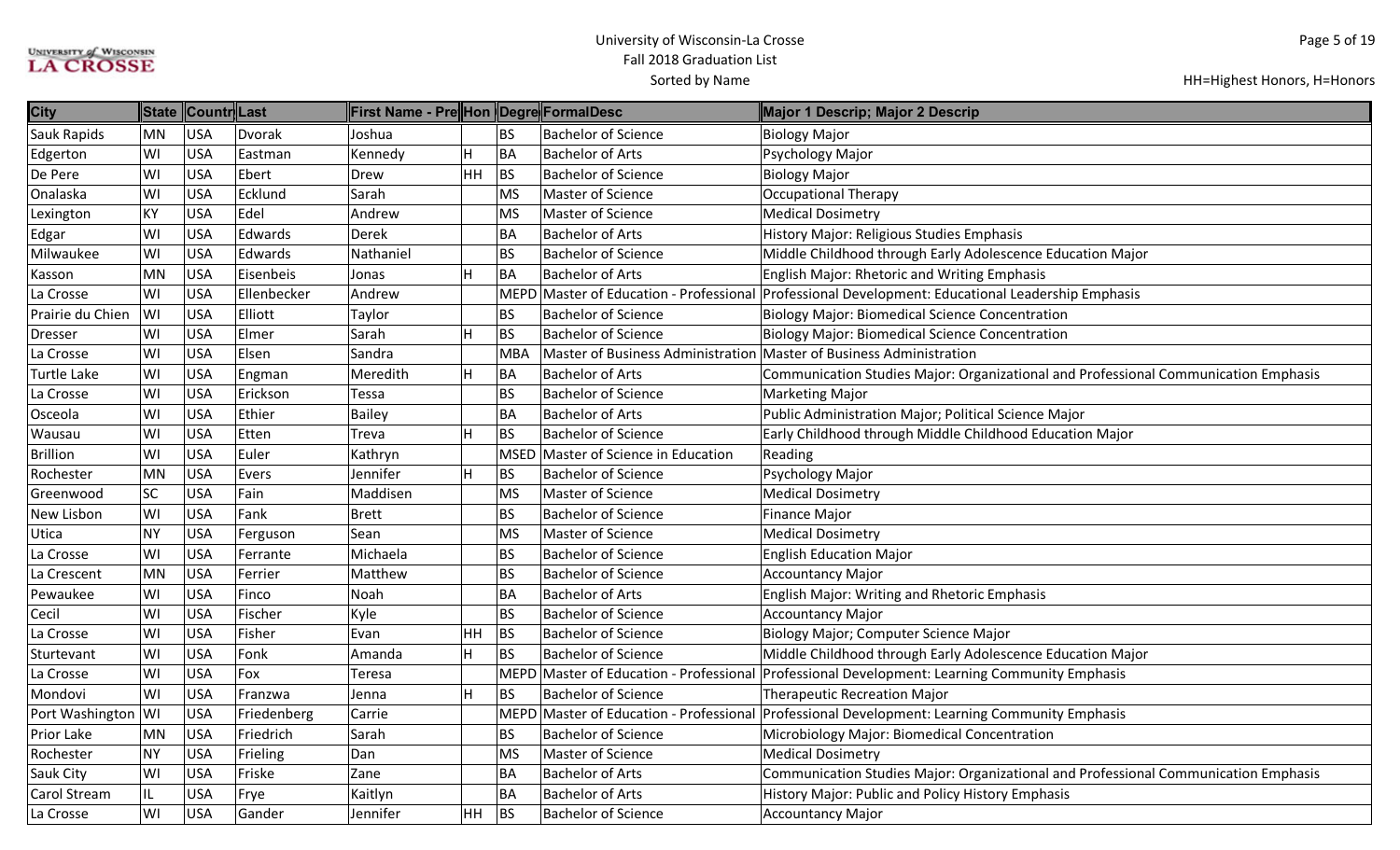| <b>City</b>            |           | State Countr Last |            | First Name - Pre∥Hon ∥Degre∥FormalDesc |    |           |                                         | Major 1 Descrip; Major 2 Descrip                                                              |
|------------------------|-----------|-------------------|------------|----------------------------------------|----|-----------|-----------------------------------------|-----------------------------------------------------------------------------------------------|
| Fort Atkinson          | WI        | <b>USA</b>        | Garlock    | Taylor                                 | HH | <b>BS</b> | <b>Bachelor of Science</b>              | <b>Biology Major</b>                                                                          |
| <b>Stevens Point</b>   | WI        | <b>USA</b>        | Garski     | Tylan                                  |    | <b>BS</b> | <b>Bachelor of Science</b>              | <b>Management Major</b>                                                                       |
| <b>Sun Prairie</b>     | WI        | <b>USA</b>        | Garvey     | Michael                                |    | <b>BS</b> | <b>Bachelor of Science</b>              | <b>Marketing Major</b>                                                                        |
| Alma Center            | WI        | <b>USA</b>        | Gearing    | Zachary                                |    | <b>BS</b> | <b>Bachelor of Science</b>              | Geography Major                                                                               |
| Milton                 | WI        | <b>USA</b>        | Gegare     | Alexia                                 |    | <b>BS</b> | <b>Bachelor of Science</b>              | <b>Therapeutic Recreation Major</b>                                                           |
| <b>New Lisbon</b>      | WI        | <b>USA</b>        | Geis       | Abigail                                | H  | <b>BS</b> | <b>Bachelor of Science</b>              | Psychology Major                                                                              |
| Chilton                | WI        | <b>USA</b>        | Geiser     | Anna                                   | HH | <b>BS</b> | <b>Bachelor of Science</b>              | Middle Childhood through Early Adolescence Education Major                                    |
| La Crosse              | WI        | <b>USA</b>        | George     | Tricia                                 |    |           | MEPD Master of Education - Professional | Professional Development: Learning Community Emphasis                                         |
| <b>Saint Francis</b>   | WI        | <b>USA</b>        | Gerich     | Emily                                  |    |           |                                         | MEPD Master of Education - Professional Professional Development: Learning Community Emphasis |
| La Crosse              | WI        | <b>USA</b>        | Ghelfi     | Joshua                                 |    | <b>BS</b> | <b>Bachelor of Science</b>              | <b>Management Major</b>                                                                       |
| Mukwonago              | WI        | <b>USA</b>        | Gibson     | Kari                                   | н  | <b>BS</b> | <b>Bachelor of Science</b>              | Middle Childhood through Early Adolescence Education Major                                    |
| Madison                | WI        | <b>USA</b>        | Giddings   | Peter                                  |    | <b>MS</b> | Master of Science                       | <b>Clinical Exercise Physiology</b>                                                           |
| Waconia                | MN        | <b>USA</b>        | Giesen     | Alyssa                                 |    | <b>MS</b> | Master of Science                       | <b>Occupational Therapy</b>                                                                   |
| Maplewood              | <b>MN</b> | <b>USA</b>        | Glaus      | Abby                                   | н  | <b>BS</b> | <b>Bachelor of Science</b>              | <b>Economics Major</b>                                                                        |
| <b>Brookfield</b>      | WI        | <b>USA</b>        | Goehrig    | Quentin                                |    | <b>BS</b> | <b>Bachelor of Science</b>              | <b>Computer Science Major</b>                                                                 |
| Holmen                 | WI        | <b>USA</b>        | Gogolin    | Elizabeth                              | H  | <b>BS</b> | <b>Bachelor of Science</b>              | Middle Childhood through Early Adolescence Education Major                                    |
| Whitehall              | WI        | <b>USA</b>        | Goplin     | Shylana                                |    | <b>BS</b> | <b>Bachelor of Science</b>              | <b>Therapeutic Recreation Major</b>                                                           |
| Holmen                 | WI        | <b>USA</b>        | Gorka      | Alexander                              |    | <b>BS</b> | <b>Bachelor of Science</b>              | <b>Biology Major: Biomedical Science Concentration</b>                                        |
| Chisago City           | MN        | <b>USA</b>        | Graeve     | Kyle                                   |    | <b>BS</b> | <b>Bachelor of Science</b>              | Marketing Major; Finance Major                                                                |
| La Crosse              | WI        | <b>USA</b>        | Granahan   | <b>Brooke</b>                          |    | <b>BA</b> | <b>Bachelor of Arts</b>                 | <b>Music Major: Theory Emphasis</b>                                                           |
| <b>Brooklyn Park</b>   | MN        | <b>USA</b>        | Grant      | Krista                                 |    | <b>BS</b> | <b>Bachelor of Science</b>              | Psychology Major                                                                              |
| Porterfield            | WI        | <b>USA</b>        | Grawey     | <b>Bradley</b>                         |    | <b>BS</b> | <b>Bachelor of Science</b>              | <b>Economics Major</b>                                                                        |
| <b>Wisconsin Dells</b> | WI        | <b>USA</b>        | Gray       | Josh                                   |    | <b>BS</b> | <b>Bachelor of Science</b>              | Accountancy Major; Finance Major                                                              |
| La Crosse              | WI        | <b>USA</b>        | Green      | Jonathan                               |    | <b>BS</b> | <b>Bachelor of Science</b>              | <b>Biology Major</b>                                                                          |
| Strum                  | WI        | <b>USA</b>        | Gregory    | Morgan                                 |    | <b>BS</b> | <b>Bachelor of Science</b>              | Early Childhood through Middle Childhood Education Major                                      |
| Shorewood              | WI        | <b>USA</b>        | Grobelny   | Hannah                                 | н  | <b>BS</b> | <b>Bachelor of Science</b>              | Public Health and Community Health Education Major; Economics Major                           |
| Cashton                | WI        | <b>USA</b>        | Gronemus   | Sarah                                  |    | <b>MS</b> | Master of Science                       | <b>Occupational Therapy</b>                                                                   |
| Plainview              | MN        | <b>USA</b>        | Gudmundson | Haley                                  | HH | BS        | <b>Bachelor of Science</b>              | Early Childhood through Middle Childhood Education Major                                      |
| Appleton               | WI        | <b>USA</b>        | Gunaratnam | Alfonso                                |    | <b>BA</b> | <b>Bachelor of Arts</b>                 | <b>Political Science Major</b>                                                                |
| Minturn                | <b>CO</b> | <b>USA</b>        | Gustafson  | Nancy                                  |    | <b>MS</b> | Master of Science                       | <b>Medical Dosimetry</b>                                                                      |
| La Crosse              | WI        | <b>USA</b>        | Hackner    | Chase                                  |    | <b>BS</b> | <b>Bachelor of Science</b>              | <b>Biology Major</b>                                                                          |
| Northfield             | <b>MN</b> | <b>USA</b>        | Hadro      | Catherine                              | н  | <b>BS</b> | <b>Bachelor of Science</b>              | Communication Studies Major: Organizational and Professional Communication Emphasis           |
| Caledonia              | MN        | USA               | Halverson  | Haley                                  |    | <b>BS</b> | <b>Bachelor of Science</b>              | <b>Management Major</b>                                                                       |
| Cable                  | WI        | <b>USA</b>        | Hamilton   | Taylor                                 | H  | <b>BS</b> | <b>Bachelor of Science</b>              | Psychology Major                                                                              |
| Germantown             | WI        | <b>USA</b>        | Hammett    | Chelsea                                |    |           |                                         | MEPD Master of Education - Professional Professional Development: Learning Community Emphasis |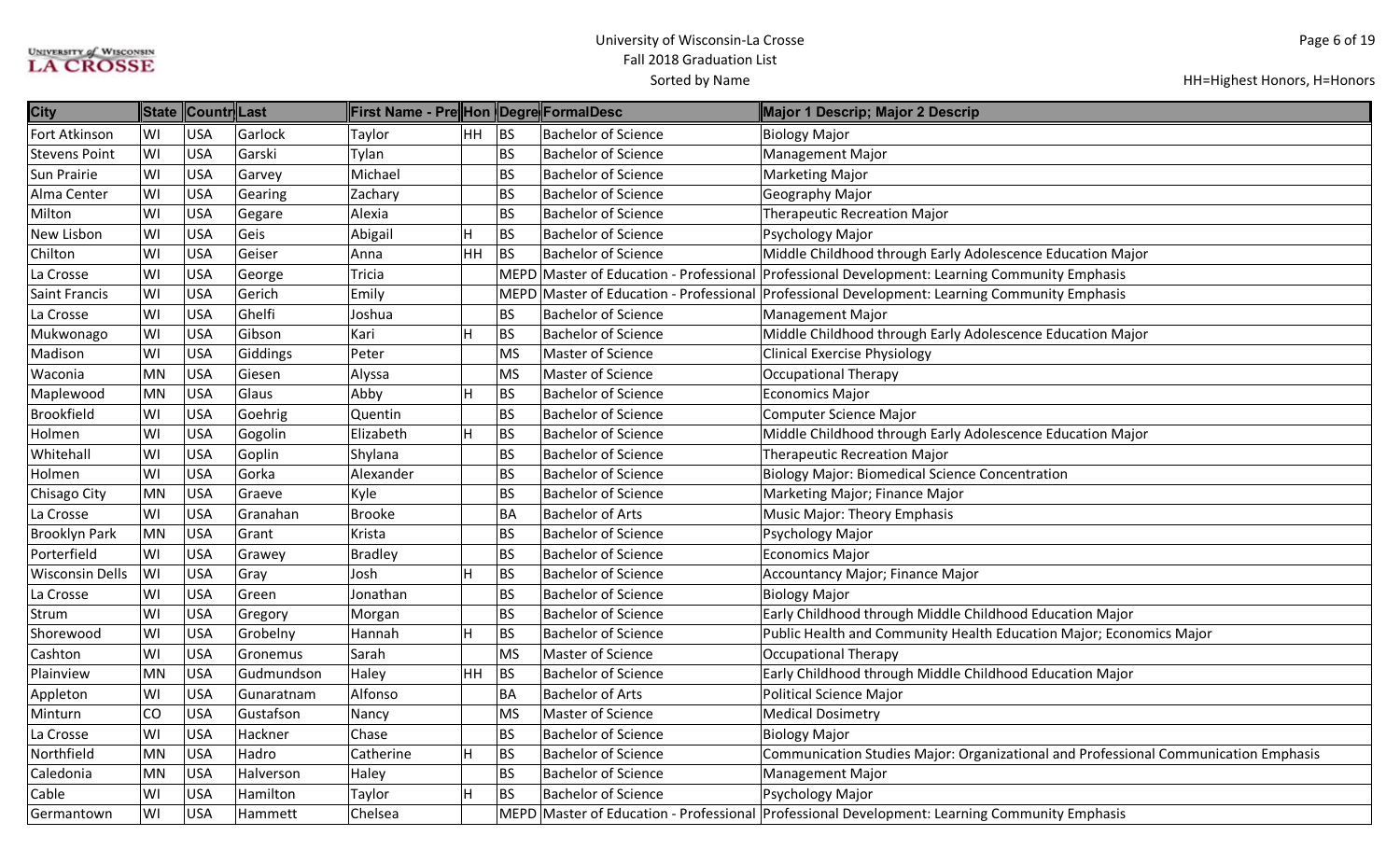| <b>City</b>         |           | State Countr Last |                | First Name - Pre Hon Degre FormalDesc |           |           |                            | Major 1 Descrip; Major 2 Descrip                                                                          |
|---------------------|-----------|-------------------|----------------|---------------------------------------|-----------|-----------|----------------------------|-----------------------------------------------------------------------------------------------------------|
| Middleton           | WI        | <b>USA</b>        | Hansen         | Whitnev                               |           |           |                            | $ $ MEPD $ $ Master of Education - Professional $ $ Professional Development: Learning Community Emphasis |
| La Crosse           | WI        | <b>USA</b>        | Hanson         | Alainna                               | H         | BA        | <b>Bachelor of Arts</b>    | <b>English Major: Writing and Rhetoric Emphasis</b>                                                       |
| Maple Grove         | <b>MN</b> | <b>USA</b>        | Hanson         | <b>Breanna</b>                        |           | <b>BS</b> | <b>Bachelor of Science</b> | Community Health Education Major                                                                          |
| La Crosse           | WI        | <b>USA</b>        | Hanson         | Katie                                 |           | <b>BS</b> | <b>Bachelor of Science</b> | Exercise and Sport Science Major: Exercise Science - Pre-professional Track                               |
| Champlin            | <b>MN</b> | <b>USA</b>        | Hanson         | McKenna                               | <b>HH</b> | <b>BS</b> | <b>Bachelor of Science</b> | Early Childhood through Middle Childhood Education Major                                                  |
| Greenwood           | <b>MN</b> | <b>USA</b>        | Harnell        | Delaney                               | HH.       | BS        | <b>Bachelor of Science</b> | Exercise and Sport Science Major: Exercise Science - Pre-professional Track                               |
| Rio                 | WI        | <b>USA</b>        | Harruff        | Alexandra                             |           | <b>BS</b> | <b>Bachelor of Science</b> | Psychology Major                                                                                          |
| Dousman             | WI        | <b>USA</b>        | Hartung        | Jared                                 |           | <b>MS</b> | Master of Science          | <b>Clinical Exercise Physiology</b>                                                                       |
| Dousman             | WI        | <b>USA</b>        | Hartung        | Matthew                               |           | <b>BS</b> | <b>Bachelor of Science</b> | Marketing Major; Finance Major                                                                            |
| Allenton            | WI        | <b>USA</b>        | Hautala        | Amber                                 |           | <b>BS</b> | <b>Bachelor of Science</b> | Art Major                                                                                                 |
| New Berlin          | WI        | <b>USA</b>        | Hayes          | Tristen                               | HH        | <b>BS</b> | <b>Bachelor of Science</b> | <b>Art Major</b>                                                                                          |
| La Crosse           | WI        | <b>USA</b>        | Heckendorf     | Ravyn                                 |           | <b>BS</b> | <b>Bachelor of Science</b> | Psychology Major                                                                                          |
| La Crosse           | WI        | <b>USA</b>        | Hegy           | Maggie                                |           |           |                            | MEPD Master of Education - Professional Professional Development: Learning Community Emphasis             |
| New Lisbon          | WI        | <b>USA</b>        | Heinkel        | Zach                                  |           | <b>BS</b> | <b>Bachelor of Science</b> | Physics Major                                                                                             |
| <b>Hastings</b>     | <b>MN</b> | <b>USA</b>        | Helget         | Anna                                  | HH        | BS        | <b>Bachelor of Science</b> | <b>Public Administration Major</b>                                                                        |
| Suamico             | WI        | <b>USA</b>        | Hempel         | Stephanie                             | H         | BS        | <b>Bachelor of Science</b> | <b>English Education Major</b>                                                                            |
| Rochester           | <b>MN</b> | <b>USA</b>        | Heng           | Seda                                  |           | <b>BS</b> | <b>Bachelor of Science</b> | <b>Biology Major</b>                                                                                      |
| La Crosse           | WI        | <b>USA</b>        | Hennessy       | Erin                                  |           | <b>BS</b> | <b>Bachelor of Science</b> | <b>Marketing Major</b>                                                                                    |
| Appleton            | WI        | <b>USA</b>        | Her            | Courtney                              |           | <b>BS</b> | <b>Bachelor of Science</b> | Biology Major: Biomedical Science Concentration; French Major                                             |
| Lakeville           | <b>MN</b> | <b>USA</b>        | Hester         | Adrienne                              |           | <b>BS</b> | <b>Bachelor of Science</b> | Physics Major: Biomedical Concentration                                                                   |
| Wausau              | WI        | <b>USA</b>        | Hinds          | Hannah                                | <b>HH</b> | BA        | <b>Bachelor of Arts</b>    | Psychology Major                                                                                          |
| <b>East Troy</b>    | WI        | <b>USA</b>        | Hodges         | Jennifer                              | HH        | BS        | <b>Bachelor of Science</b> | Middle Childhood through Early Adolescence Education Major                                                |
| Oshkosh             | WI        | <b>USA</b>        | Hoff           | Olivia                                | HH.       | BA        | <b>Bachelor of Arts</b>    | History Major: Public and Policy History Emphasis                                                         |
| Andover             | <b>MN</b> | <b>USA</b>        | Hofschild      | Kara                                  |           | <b>MS</b> | Master of Science          | <b>Occupational Therapy</b>                                                                               |
| Waunakee            | WI        | <b>USA</b>        | Homan          | Sydney                                |           | <b>BS</b> | <b>Bachelor of Science</b> | <b>Marketing Major</b>                                                                                    |
| Arlington           | <b>MA</b> | <b>USA</b>        | <b>Hopkins</b> | <b>Nick</b>                           |           | <b>MS</b> | Master of Science          | <b>Medical Dosimetry</b>                                                                                  |
| Eau Claire          | WI        | <b>USA</b>        | Howe           | Marcella                              |           | <b>BA</b> | <b>Bachelor of Arts</b>    | Psychology Major; French Major                                                                            |
| La Crosse           | WI        | <b>USA</b>        | Hoyer          | Emily                                 |           | <b>MS</b> | Master of Science          | <b>Occupational Therapy</b>                                                                               |
| Hacienda Heights CA |           | <b>USA</b>        | Huang          | Jenny                                 |           | <b>MS</b> | Master of Science          | <b>Medical Dosimetry</b>                                                                                  |
| Neijiang            |           | <b>CHN</b>        | Huang          | Wanqian                               |           | <b>BS</b> | <b>Bachelor of Science</b> | Computer Science Major                                                                                    |
| Cashton             | WI        | <b>USA</b>        | <b>Hubing</b>  | Elizabeth                             | H         | <b>BS</b> | <b>Bachelor of Science</b> | Middle Childhood through Early Adolescence Education Major                                                |
| Chisago City        | MN        | <b>USA</b>        | Hudrlik        | Benjamin                              |           | <b>BA</b> | <b>Bachelor of Arts</b>    | History Major: Regional Emphasis                                                                          |
| <b>West Salem</b>   | WI        | <b>USA</b>        | Huebsch        | Ryan                                  | H         | <b>BS</b> | <b>Bachelor of Science</b> | Political Science Major                                                                                   |
| <b>River Falls</b>  | WI        | <b>USA</b>        | Hughes         | Carter                                |           | <b>BS</b> | <b>Bachelor of Science</b> | Physics Major                                                                                             |
| Kenosha             | WI        | <b>USA</b>        | Hughes         | Emma                                  |           | <b>BS</b> | <b>Bachelor of Science</b> | Microbiology Major: Environmental Science Concentration                                                   |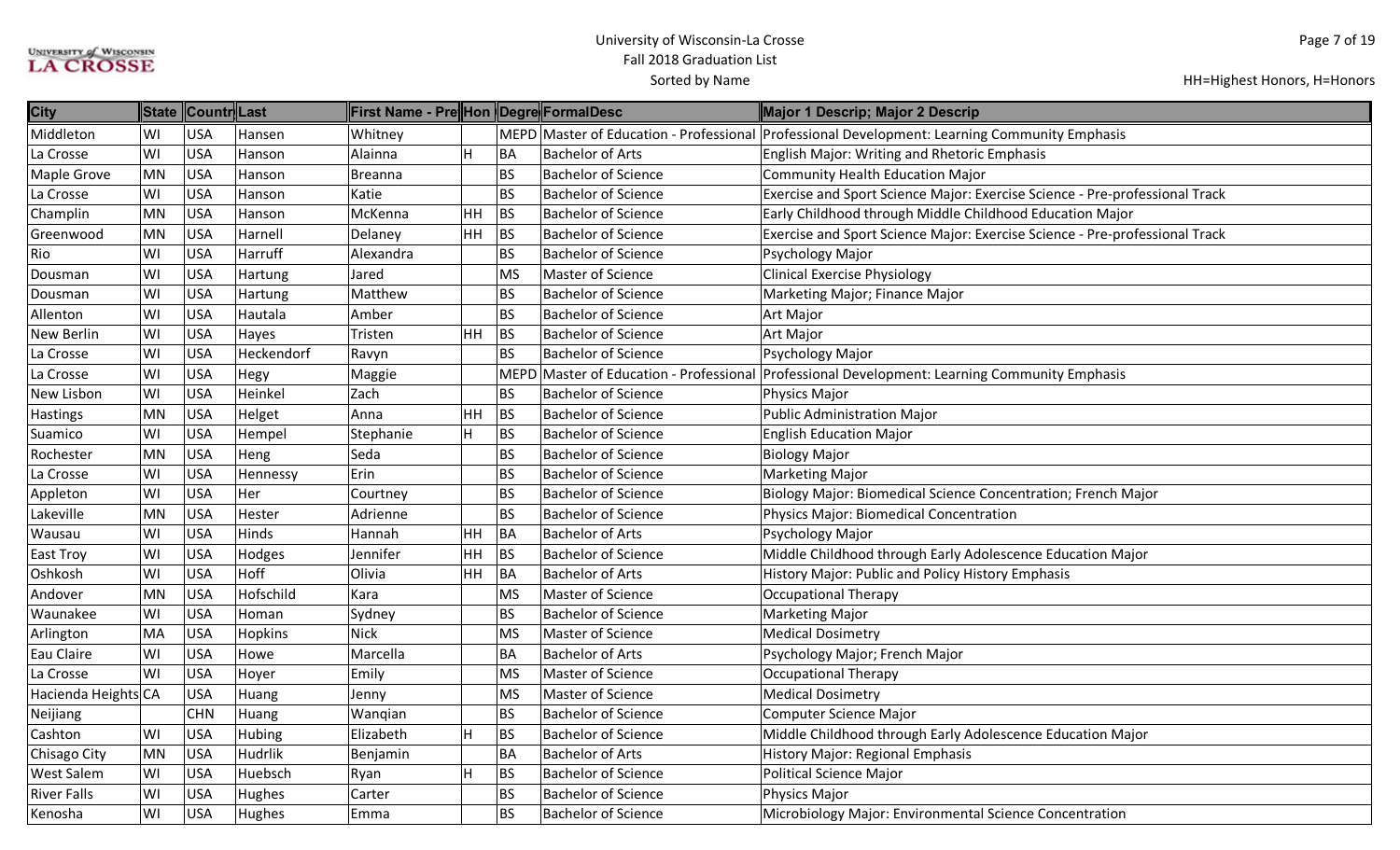| <b>City</b>              |           | State Countr Last |             | ∥First Name - Pre∥Hon ∥Degre∥FormalDesc |     |           |                                         | Major 1 Descrip; Major 2 Descrip                                                    |
|--------------------------|-----------|-------------------|-------------|-----------------------------------------|-----|-----------|-----------------------------------------|-------------------------------------------------------------------------------------|
| Plymouth                 | WI        | <b>USA</b>        | Huibregtse  | Megan                                   |     | BS        | <b>Bachelor of Science</b>              | Therapeutic Recreation Major; Spanish Major                                         |
| <b>West Salem</b>        | WI        | USA               | Huinker     | Morgan                                  |     | BA        | <b>Bachelor of Arts</b>                 | Psychology Major                                                                    |
| La Crosse                | WI        | USA               | Hund        | Jennifer                                | HH. | <b>BS</b> | <b>Bachelor of Science</b>              | Middle Childhood through Early Adolescence Education Major                          |
| Durand                   | WI        | <b>USA</b>        | Hurlburt    | Andrew                                  |     | <b>BS</b> | <b>Bachelor of Science</b>              | Exercise and Sport Science Major: Physical Education; School Health Education Major |
| <b>Mc Farland</b>        | WI        | <b>USA</b>        | Hutchison   | Aidan                                   |     | <b>BS</b> | <b>Bachelor of Science</b>              | Accountancy Major; Finance Major                                                    |
| Green Bay                | WI        | <b>USA</b>        | Imig        | Jake                                    | HH  | <b>BS</b> | <b>Bachelor of Science</b>              | Middle Childhood through Early Adolescence Education Major                          |
| Rochester                | MN        | <b>USA</b>        | Israelson   | Addison                                 | HH  | <b>BS</b> | <b>Bachelor of Science</b>              | Social Studies Education Major (Broad Field Option B)                               |
| Janesville               | WI        | <b>USA</b>        | Jacob       | Emily                                   |     | MS        | <b>Master of Science</b>                | <b>Occupational Therapy</b>                                                         |
| Waupaca                  | WI        | <b>USA</b>        | Jacob       | Sidney                                  |     | <b>BS</b> | <b>Bachelor of Science</b>              | <b>Management Major</b>                                                             |
| Rosemount                | MN        | USA               | Jacobs      | Sarah                                   |     | <b>BS</b> | <b>Bachelor of Science</b>              | <b>Therapeutic Recreation Major</b>                                                 |
| Rosemount                | MN        | <b>USA</b>        | Jandro      | Ashley                                  |     | BS        | <b>Bachelor of Science</b>              | Biology Major: Biomedical Science Concentration; Spanish Major                      |
| Plymouth                 | WI        | <b>USA</b>        | Jankowski   | Thomas                                  |     | <b>BS</b> | <b>Bachelor of Science</b>              | Accountancy Major; Finance Major                                                    |
| <b>Sun Prairie</b>       | WI        | <b>USA</b>        | Jefferson   | Callie                                  |     | <b>BS</b> | <b>Bachelor of Science</b>              | <b>Marketing Major</b>                                                              |
| Chanhassen               | MN        | <b>USA</b>        | Jessen      | Ryan                                    |     | <b>BS</b> | <b>Bachelor of Science</b>              | <b>Computer Science Major</b>                                                       |
| <b>West Allis</b>        | WI        | <b>USA</b>        | Jimenez     | Isabella                                |     | <b>BS</b> | <b>Bachelor of Science</b>              | Psychology Major                                                                    |
| La Crosse                | WI        | <b>USA</b>        | Johnson     | Hannah                                  |     | <b>BS</b> | <b>Bachelor of Science</b>              | <b>Biology Major</b>                                                                |
| Chesterfield             | <b>MO</b> | <b>USA</b>        | Johnson     | Kathryn                                 |     | MS        | Master of Science                       | <b>Clinical Exercise Physiology</b>                                                 |
| <b>Saint Croix Falls</b> | WI        | USA               | Johnson     | Kianna                                  |     | <b>BS</b> | <b>Bachelor of Science</b>              | <b>Public Administration Major</b>                                                  |
| Holmen                   | WI        | <b>USA</b>        | Johnson     | Lindsay                                 |     |           | MEPD Master of Education - Professional | Professional Development: Learning Community Emphasis                               |
| Woodbury                 | MN        | <b>USA</b>        | Johnson     | Sydney                                  |     | <b>BS</b> | <b>Bachelor of Science</b>              | <b>Biology Major: Biomedical Science Concentration</b>                              |
| La Crosse                | WI        | <b>USA</b>        | Joley       | Amy                                     |     |           | MEPD Master of Education - Professional | Professional Development: Learning Community Emphasis                               |
| <b>Brooklyn Park</b>     | MN        | <b>USA</b>        | Jonason     | Kelsey                                  | lH. | BS        | <b>Bachelor of Science</b>              | Communication Studies Major: Advocacy and Communication Criticism Emphasis          |
| Anoka                    | MN        | <b>USA</b>        | Jones       | Israel                                  |     | <b>BS</b> | <b>Bachelor of Science</b>              | Finance Major; Management Major                                                     |
| Hartland                 | WI        | <b>USA</b>        | Kalal       | Kelsey                                  |     | <b>BS</b> | <b>Bachelor of Science</b>              | <b>Therapeutic Recreation Major</b>                                                 |
| Shiocton                 | WI        | <b>USA</b>        | Kanaman     | Shane                                   | H   | <b>BS</b> | <b>Bachelor of Science</b>              | <b>Finance Major</b>                                                                |
| Columbus                 | WI        | <b>USA</b>        | Kanouse     | Elizabeth                               | H   | BS        | <b>Bachelor of Science</b>              | Early Childhood through Middle Childhood Education Major                            |
| Belleville               | WI        | <b>USA</b>        | Kaschub     | Molly                                   |     |           | MSED Master of Science in Education     | Reading                                                                             |
| <b>Brook Park</b>        | MN        | <b>USA</b>        | Kastenbauer | Louis                                   |     | <b>BS</b> | <b>Bachelor of Science</b>              | <b>Marketing Major</b>                                                              |
| Abingdon                 | <b>MD</b> | <b>USA</b>        | Keil        | Jeanette                                |     | MS        | Master of Science                       | <b>Medical Dosimetry</b>                                                            |
| Plum City                | WI        | <b>USA</b>        | Kernstock   | Rhiannon                                |     | <b>BA</b> | <b>Bachelor of Arts</b>                 | Sociology Major                                                                     |
| Neenah                   | WI        | <b>USA</b>        | Kero        | Sophia                                  |     | <b>BS</b> | <b>Bachelor of Science</b>              | <b>Biology Major: Biomedical Science Concentration</b>                              |
| Waukesha                 | WI        | <b>USA</b>        | Ketterman   | Daniel                                  |     | <b>BS</b> | <b>Bachelor of Science</b>              | <b>Economics Major</b>                                                              |
| La Crosse                | WI        | <b>USA</b>        | Khan        | Hiba                                    |     | <b>BS</b> | <b>Bachelor of Science</b>              | Psychology Major                                                                    |
| Marathon                 | WI        | USA               | Kind        | Emily                                   | HH. | <b>BS</b> | <b>Bachelor of Science</b>              | <b>Biology Major: Biomedical Science Concentration</b>                              |
| Onalaska                 | WI        | USA               | King        | Rachel                                  |     | MPH       | Master of Public Health                 | Community Health Education: Public Health                                           |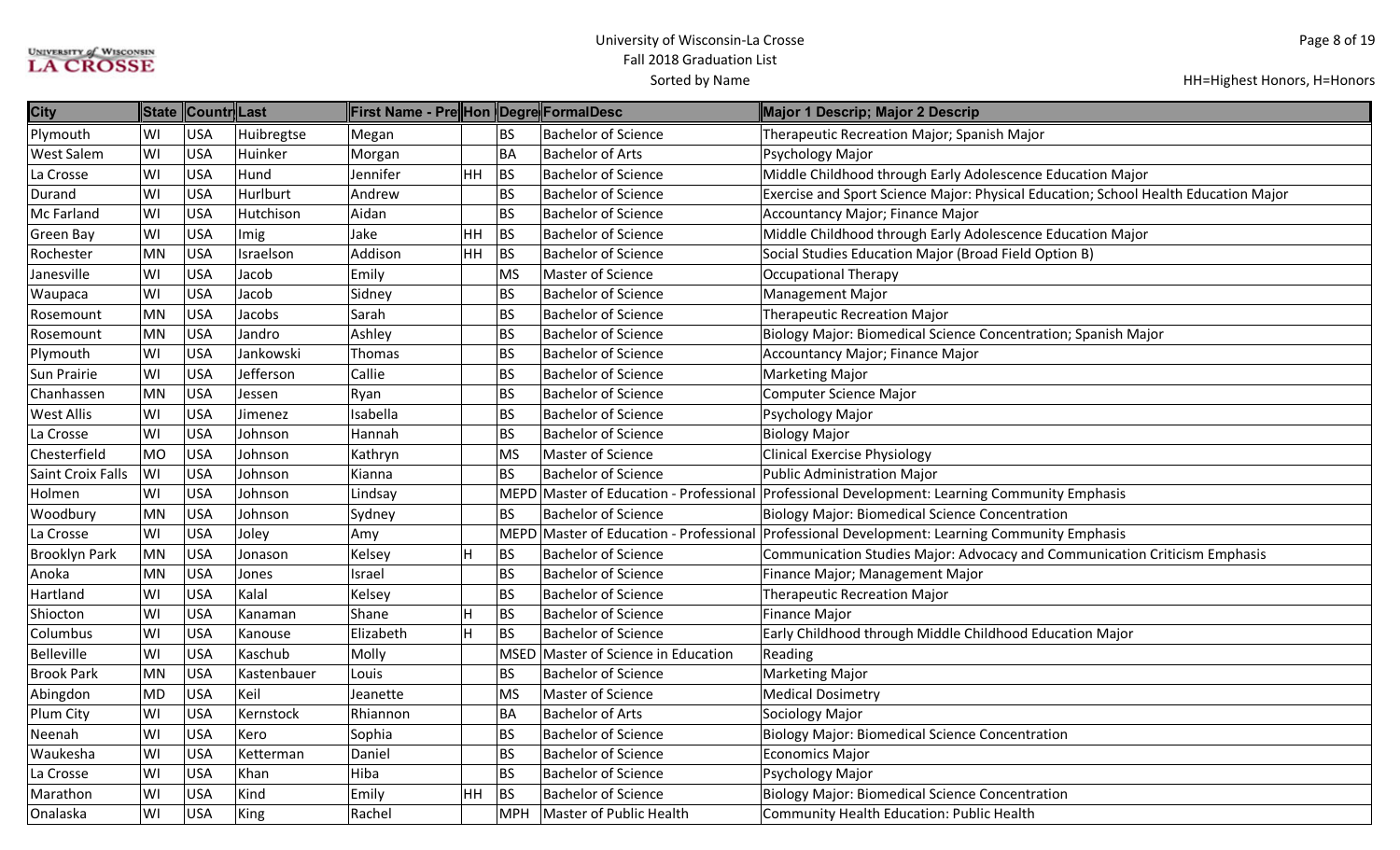| <b>City</b>           |           | State Countr Last |          | ∥First Name - Pre∥Hon ∥Degre∥FormalDesc |                |             |                                         | Major 1 Descrip; Major 2 Descrip                                                    |
|-----------------------|-----------|-------------------|----------|-----------------------------------------|----------------|-------------|-----------------------------------------|-------------------------------------------------------------------------------------|
| Mendota Heights MN    |           | <b>USA</b>        | Klehr    | Margaret                                | H              | <b>BS</b>   | <b>Bachelor of Science</b>              | Early Childhood through Middle Childhood Education Major                            |
| Lake City             | <b>MN</b> | <b>USA</b>        | Klipfel  | Benjamin                                |                | <b>BS</b>   | <b>Bachelor of Science</b>              | Computer Science Major                                                              |
| Oconomowoc            | WI        | <b>USA</b>        | Klokow   | Taylor                                  | HH             | BS          | <b>Bachelor of Science</b>              | Sociology Major                                                                     |
| Kenosha               | WI        | <b>USA</b>        | Koch     | Kerrigan                                | HH             | <b>BS</b>   | <b>Bachelor of Science</b>              | Middle Childhood through Early Adolescence Education Major                          |
| Cameron               | WI        | <b>USA</b>        | Koenecke | Joseph                                  |                | BS          | <b>Bachelor of Science</b>              | Exercise and Sport Science Major: Physical Education; School Health Education Major |
| Jackson               | WI        | <b>USA</b>        | Koenke   | Haley                                   |                | <b>BS</b>   | <b>Bachelor of Science</b>              | <b>Statistics Major</b>                                                             |
| <b>Blaine</b>         | <b>MN</b> | <b>USA</b>        | Koester  | Mitchell                                |                | MS          | <b>Master of Science</b>                | <b>Recreation Management</b>                                                        |
| Rothschild            | WI        | <b>USA</b>        | Kohlbeck | Kierra                                  | H              | <b>BS</b>   | <b>Bachelor of Science</b>              | Middle Childhood through Early Adolescence Education Major                          |
| Kiel                  | WI        | <b>USA</b>        | Kohlmann | Brittany                                |                | MS          | Master of Science                       | <b>Occupational Therapy</b>                                                         |
| Mondovi               | WI        | <b>USA</b>        | Kopp     | Sarah                                   | $\overline{H}$ | <b>BS</b>   | <b>Bachelor of Science</b>              | Management Major; Marketing Major                                                   |
| Fond du Lac           | WI        | <b>USA</b>        | Korneli  | Michael                                 |                | BS          | <b>Bachelor of Science</b>              | Communication Studies Major: Broadcast and Digital Media Emphasis                   |
| Appleton              | WI        | <b>USA</b>        | Kotarek  | Griffin                                 |                | <b>BS</b>   | <b>Bachelor of Science</b>              | Accountancy Major; Information Systems Major                                        |
| Waunakee              | WI        | <b>USA</b>        | Krantz   | Nicolette                               | H              | <b>BS</b>   | <b>Bachelor of Science</b>              | Geography Major                                                                     |
| Holmen                | WI        | <b>USA</b>        | Krause   | Alexis                                  | HH             | <b>BS</b>   | <b>Bachelor of Science</b>              | Comm Studies: Organizational and Professional Communication Emphasis; Psychology    |
| Grafton               | WI        | <b>USA</b>        | Krausse  | Angie                                   |                | <b>MEPD</b> | Master of Education - Professional      | Professional Development: Learning Community Emphasis                               |
| Tomah                 | WI        | <b>USA</b>        | Kroener  | Kollin                                  |                | <b>BS</b>   | <b>Bachelor of Science</b>              | <b>Biology Major</b>                                                                |
| Hudson                | WI        | <b>USA</b>        | Kroll    | Sadie                                   | H              | <b>BS</b>   | <b>Bachelor of Science</b>              | <b>Biology Major: Biomedical Science Concentration</b>                              |
| Eau Claire            | WI        | <b>USA</b>        | Kron     | Jaclyn                                  |                | <b>MS</b>   | <b>Master of Science</b>                | <b>Occupational Therapy</b>                                                         |
| La Crosse             | WI        | <b>USA</b>        | Krueger  | Caitlin                                 | HH             | <b>BS</b>   | <b>Bachelor of Science</b>              | Music Major: Instrumental Emphasis                                                  |
| Ixonia                | WI        | <b>USA</b>        | Krueger  | Kelsie                                  |                | <b>BS</b>   | <b>Bachelor of Science</b>              | Psychology Major                                                                    |
| Shawano               | WI        | <b>USA</b>        | Kugel    | Aaron                                   |                | <b>BS</b>   | <b>Bachelor of Science</b>              | Biology Education Major; General Science Education (Broad Fi                        |
| Pittsville            | WI        | <b>USA</b>        | Kumm     | <b>Breanna</b>                          | H              | <b>BS</b>   | <b>Bachelor of Science</b>              | Early Childhood through Middle Childhood Education Major                            |
| Thiensville           | WI        | <b>USA</b>        | Laabs    | Rachel                                  | $\overline{H}$ | <b>BS</b>   | <b>Bachelor of Science</b>              | <b>Marketing Major</b>                                                              |
| <b>Combined Locks</b> | WI        | <b>USA</b>        | Ladd     | Brittany                                | $\mathsf{H}$   | <b>BS</b>   | <b>Bachelor of Science</b>              | Psychology Major                                                                    |
| <b>Beaver Dam</b>     | WI        | <b>USA</b>        | Ladwig   | William                                 |                | BA          | <b>Bachelor of Arts</b>                 | Spanish Major                                                                       |
| Palm City             | FL        | <b>USA</b>        | Laher    | Jason                                   |                | MS          | <b>Master of Science</b>                | <b>Medical Dosimetry</b>                                                            |
| Oronoco               | <b>MN</b> | <b>USA</b>        | Lang     | Karen                                   |                | MS          | <b>Master of Science</b>                | <b>Medical Dosimetry</b>                                                            |
| Columbus              | WI        | <b>USA</b>        | Lange    | Dalton                                  | ΙH             | <b>BS</b>   | <b>Bachelor of Science</b>              | <b>Management Major</b>                                                             |
| La Crosse             | WI        | <b>USA</b>        | LaPlante | Brian                                   |                | <b>BS</b>   | <b>Bachelor of Science</b>              | Computer Science Major: Computer Engineering Technology Emphasis                    |
| Viroqua               | WI        | <b>USA</b>        | Larrabee | Jenny                                   |                |             | MEPD Master of Education - Professional | Professional Development: Learning Community Emphasis                               |
| <b>River Falls</b>    | WI        | <b>USA</b>        | Larsen   | Ethan                                   |                | <b>BS</b>   | <b>Bachelor of Science</b>              | Microbiology Major: Biomedical Concentration                                        |
| Plymouth              | <b>MN</b> | <b>USA</b>        | Leeper   | Trevor                                  |                |             | MSED Master of Science in Education     | <b>Student Affairs Administration in Higher Education</b>                           |
| Manitowoc             | WI        | <b>USA</b>        | Lehman   | Kalie                                   |                | <b>BS</b>   | <b>Bachelor of Science</b>              | Psychology Major                                                                    |
| Altoona               | WI        | <b>USA</b>        | Lehnen   | Zachery                                 |                | BS          | <b>Bachelor of Science</b>              | <b>Accountancy Major</b>                                                            |
| Greendale             | WI        | <b>USA</b>        | Lemke    | Allison                                 | $\mathsf{H}$   | <b>BS</b>   | <b>Bachelor of Science</b>              | Psychology Major                                                                    |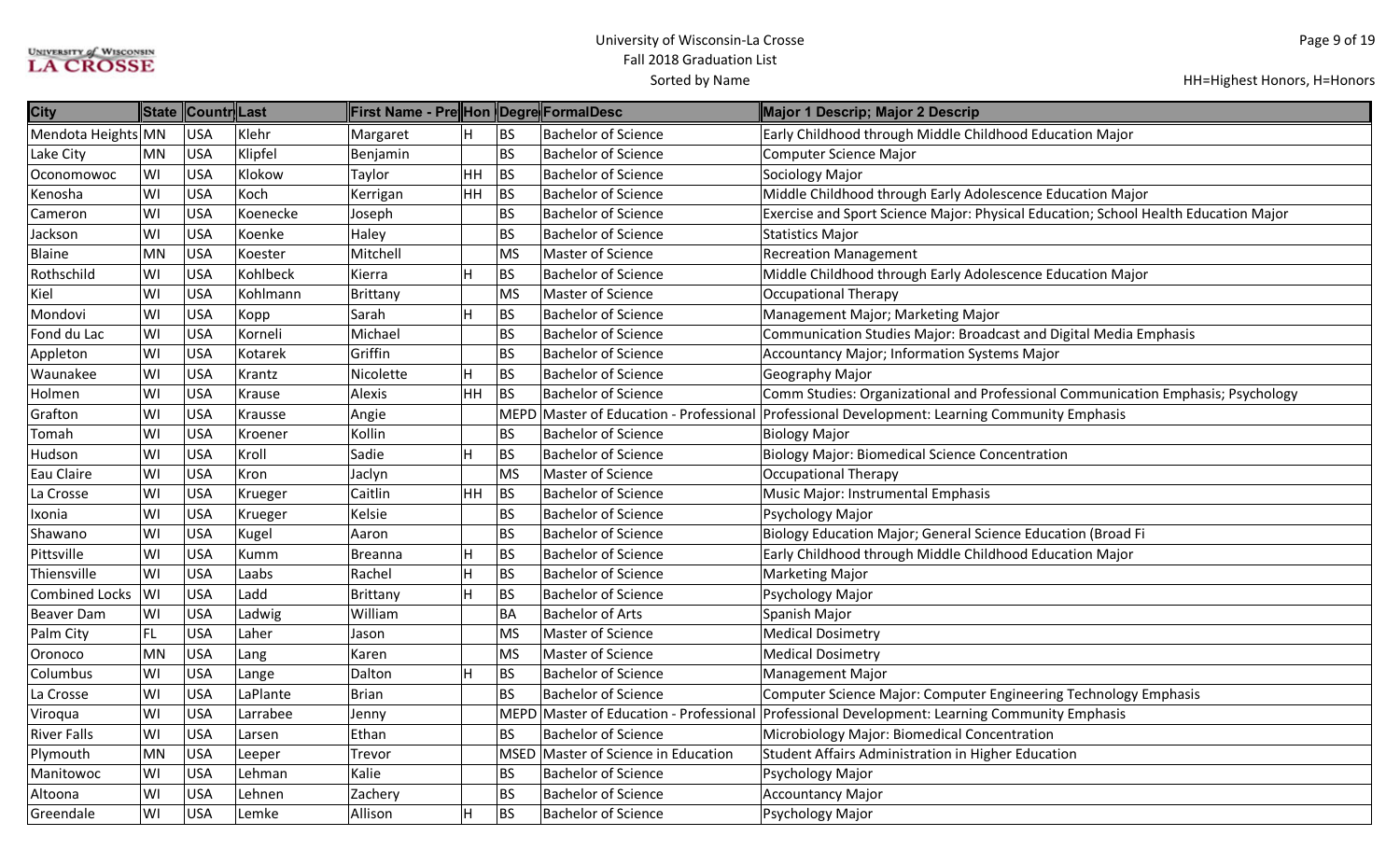| <b>City</b>        | <b>State</b> | ∥Countr∥Last |             | First Name - Pre Hon Degre FormalDesc |                |           |                            | Major 1 Descrip; Major 2 Descrip                                            |
|--------------------|--------------|--------------|-------------|---------------------------------------|----------------|-----------|----------------------------|-----------------------------------------------------------------------------|
| <b>Black Creek</b> | WI           | <b>USA</b>   | Lesatz      | Haley                                 |                | BS        | <b>Bachelor of Science</b> | Middle Childhood through Early Adolescence Education Major                  |
| <b>Brookfield</b>  | WI           | <b>USA</b>   | Leutenegger | Kalli                                 | $HH$ BS        |           | <b>Bachelor of Science</b> | Early Childhood through Middle Childhood Education Major                    |
| Oostburg           | WI           | <b>USA</b>   | Lichucki    | Zachary                               |                | BS        | <b>Bachelor of Science</b> | Exercise and Sport Science Major: Exercise Science - Pre-professional Track |
| Appleton           | WI           | <b>USA</b>   | Litwin      | Kayla                                 | <b>HH</b>      | BS        | <b>Bachelor of Science</b> | <b>Biology Major</b>                                                        |
| La Crosse          | WI           | <b>USA</b>   | Loader      | Jamie                                 |                | <b>BS</b> | <b>Bachelor of Science</b> | <b>Mathematics Major</b>                                                    |
| Hudson             | WI           | <b>USA</b>   | Lokken      | Garret                                |                | <b>BA</b> | <b>Bachelor of Arts</b>    | <b>German Studies Major</b>                                                 |
| Onalaska           | WI           | <b>USA</b>   | Lor         | Ethan                                 |                | <b>BS</b> | <b>Bachelor of Science</b> | <b>Computer Science Major</b>                                               |
| Oshkosh            | WI           | <b>USA</b>   | Lor         | Nouchee                               |                | <b>BS</b> | <b>Bachelor of Science</b> | Sociology Major                                                             |
| Shorewood          | WI           | <b>USA</b>   | Loritz      | Brianne                               |                | MS        | <b>Master of Science</b>   | <b>Medical Dosimetry</b>                                                    |
| Franksville        | WI           | <b>USA</b>   | Lovely      | Alexander                             |                | <b>BS</b> | <b>Bachelor of Science</b> | Exercise and Sport Science Major: Physical Education                        |
| Hudson             | WI           | <b>USA</b>   | Ludack      | Matthew                               |                | <b>BS</b> | <b>Bachelor of Science</b> | <b>Computer Science Major</b>                                               |
| <b>River Falls</b> | WI           | <b>USA</b>   | Luethmers   | Morgen                                | н              | BS        | <b>Bachelor of Science</b> | Biology Education Major; General Science Education (Broad Fi                |
| Mukwonago          | WI           | <b>USA</b>   | Lynch       | Robert                                | HH             | BS        | <b>Bachelor of Science</b> | Exercise and Sport Science Major: Sport Management                          |
| <b>Brookfield</b>  | WI           | <b>USA</b>   | Maher       | Jack                                  |                | <b>BS</b> | <b>Bachelor of Science</b> | <b>Accountancy Major</b>                                                    |
| Darien             | WI           | <b>USA</b>   | Maize       | Zachary                               |                | <b>BS</b> | <b>Bachelor of Science</b> | <b>Marketing Major</b>                                                      |
| Lisbon             | WI           | <b>USA</b>   | Malloy      | Meara                                 | HH             | BS        | <b>Bachelor of Science</b> | Exercise and Sport Science Major: Exercise Science - Pre-professional Track |
| <b>Brookfield</b>  | WI           | <b>USA</b>   | Mamerow     | Michael                               |                | <b>MS</b> | Master of Science          | Microbiology: Clinical Microbiology Emphasis                                |
| Watertown          | WI           | <b>USA</b>   | Manders     | Hannah                                | HH             | BS        | <b>Bachelor of Science</b> | Middle Childhood through Early Adolescence Education Major                  |
| Altoona            | WI           | <b>USA</b>   | Mann        | Paige                                 | H              | BS        | <b>Bachelor of Science</b> | <b>Biology Major</b>                                                        |
| Palmyra            | WI           | <b>USA</b>   | Marcus      | Natalie                               |                | <b>BS</b> | <b>Bachelor of Science</b> | <b>Marketing Major</b>                                                      |
| Medford            | WI           | <b>USA</b>   | Marshall    | Elizabeth                             | HH             | <b>BS</b> | <b>Bachelor of Science</b> | Psychology Major                                                            |
| Kenosha            | WI           | <b>USA</b>   | Martell     | Hannah                                |                | <b>BS</b> | <b>Bachelor of Science</b> | Political Science Major; Public Administration Major                        |
| Appleton           | WI           | <b>USA</b>   | Martin      | Dallas                                | <b>HH</b>      | <b>BS</b> | <b>Bachelor of Science</b> | <b>Mathematics Major</b>                                                    |
| La Crosse          | WI           | <b>USA</b>   | Martin      | Marissa                               |                | MS        | <b>Master of Science</b>   | Occupational Therapy                                                        |
| Crystal Lake       | IL           | <b>USA</b>   | Massat      | Elizabeth                             |                | BS        | <b>Bachelor of Science</b> | Psychology Major                                                            |
| De Forest          | WI           | <b>USA</b>   | Matsen      | Kory                                  |                | <b>BS</b> | <b>Bachelor of Science</b> | Communication Studies Major: Broadcast and Digital Media Emphasis           |
| <b>Brookfield</b>  | WI           | <b>USA</b>   | Maus        | Matthew                               |                | <b>BS</b> | <b>Bachelor of Science</b> | <b>Management Major</b>                                                     |
| Milton             | WI           | <b>USA</b>   | Maxwell     | Mason                                 | $\overline{H}$ | BS        | <b>Bachelor of Science</b> | <b>Statistics Major: Actuarial Science Concentration</b>                    |
| Rockford           | IL           | <b>USA</b>   | May         | Michelle                              |                | <b>BS</b> | <b>Bachelor of Science</b> | Psychology Major                                                            |
| Verona             | WI           | <b>USA</b>   | Maydaniuk   | Quinton                               |                | <b>BS</b> | <b>Bachelor of Science</b> | <b>Biology Education Major</b>                                              |
| Janesville         | WI           | <b>USA</b>   | McAtee      | Karlissa                              |                | <b>BS</b> | <b>Bachelor of Science</b> | <b>Biology Major</b>                                                        |
| Reedsburg          | WI           | <b>USA</b>   | McCain      | Kendra                                |                | <b>MS</b> | <b>Master of Science</b>   | <b>Occupational Therapy</b>                                                 |
| Monona             | WI           | <b>USA</b>   | McCarthy    | Jonah                                 |                | <b>BS</b> | <b>Bachelor of Science</b> | Exercise and Sport Science Major: Exercise Science - Pre-professional Track |
| New Richmond       | WI           | <b>USA</b>   | McCarthy    | Rachel                                |                | <b>BS</b> | <b>Bachelor of Science</b> | Psychology Major                                                            |
| Roscoe             | IL           | <b>USA</b>   | McCarville  | Mark                                  |                | <b>BS</b> | <b>Bachelor of Science</b> | Finance Major                                                               |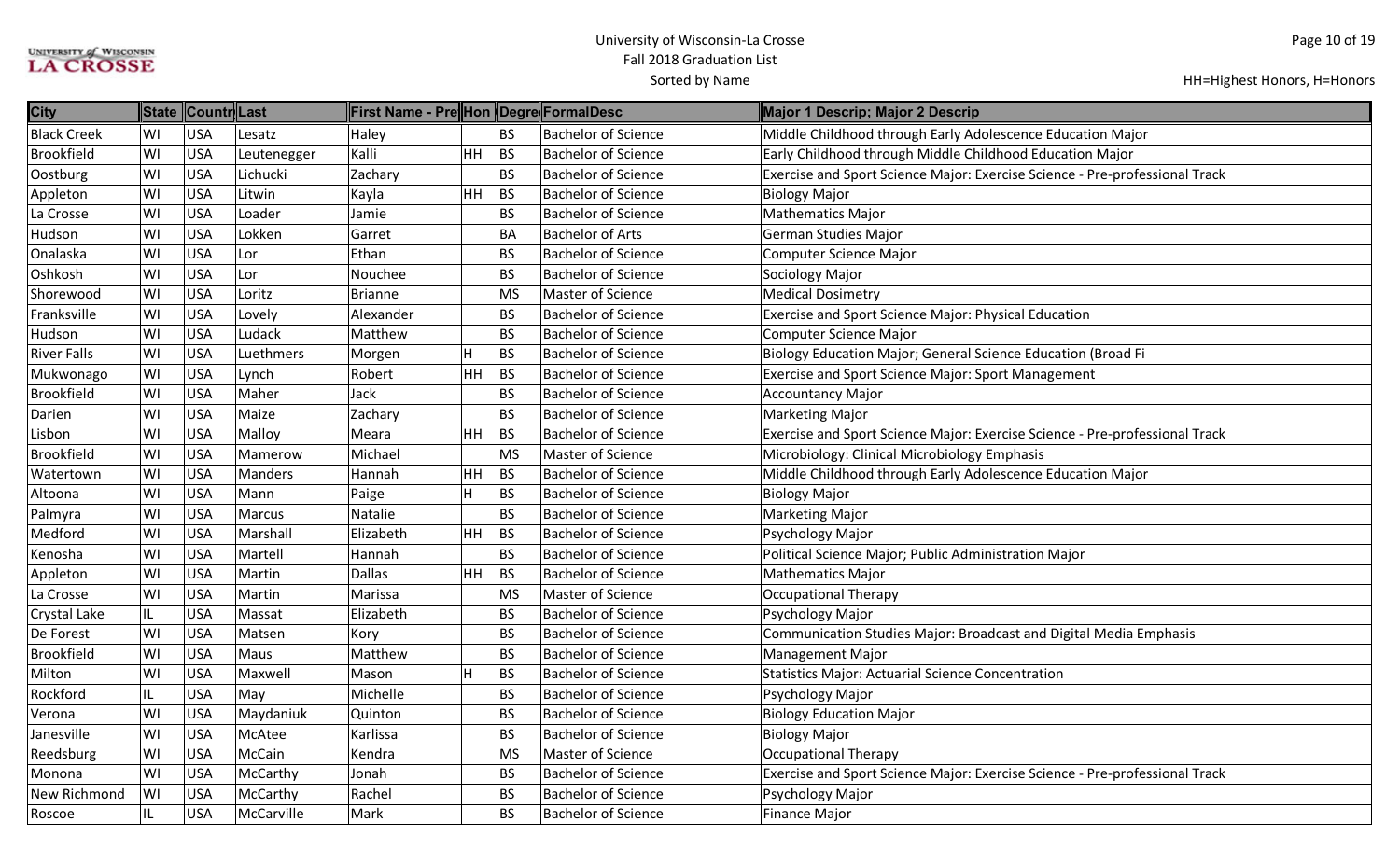| <b>City</b>              | <b>State</b> | ∥Countr∥Last |                     | <b>First Name - Pre</b> Hon Degre FormalDesc |    |             |                            | Major 1 Descrip; Major 2 Descrip                                                              |
|--------------------------|--------------|--------------|---------------------|----------------------------------------------|----|-------------|----------------------------|-----------------------------------------------------------------------------------------------|
| WI<br><b>Sun Prairie</b> |              | <b>USA</b>   | McCloskey           | Mitchel                                      |    | BS          | <b>Bachelor of Science</b> | <b>Biology Major: Aquatic Science Concentration</b>                                           |
| La Crosse<br>WI          |              | <b>USA</b>   | McCoy               | Samantha                                     |    | <b>BA</b>   | <b>Bachelor of Arts</b>    | Spanish Major                                                                                 |
| Cedarburg<br>WI          |              | <b>USA</b>   | McCutcheon          | Erika                                        |    | <b>MEPD</b> |                            | Master of Education - Professional Professional Development: Learning Community Emphasis      |
| WI<br>Luxemburg          |              | <b>USA</b>   | McGuire             | Dean                                         | HH | BS          | <b>Bachelor of Science</b> | Social Studies Education Major (Broad Field Option A); History Education Major                |
| MN<br>Dakota             |              | <b>USA</b>   | McGuire             | Hayli                                        |    | <b>BS</b>   | <b>Bachelor of Science</b> | Microbiology Major: Biomedical Concentration                                                  |
| MN<br>Mantorville        |              | <b>USA</b>   | McNallan            | Ryan                                         |    | <b>BS</b>   | <b>Bachelor of Science</b> | Exercise and Sport Science Major: Exercise Science - Pre-professional Track                   |
| MN<br>Loretto            |              | <b>USA</b>   | McNaughton          | Sam                                          |    | <b>BA</b>   | <b>Bachelor of Arts</b>    | Philosophy Major                                                                              |
| <b>NC</b><br>Wilmington  |              | <b>USA</b>   | Medugno             | Jillian                                      | HH | BS          | <b>Bachelor of Science</b> | Early Childhood through Middle Childhood Education Major                                      |
| MN<br>Apple Valley       |              | <b>USA</b>   | Mehr                | Amber                                        |    | MS          | Master of Science          | <b>Medical Dosimetry</b>                                                                      |
| WI<br>Oconomowoc         |              | <b>USA</b>   | Meindel             | Manning                                      |    | <b>BS</b>   | <b>Bachelor of Science</b> | <b>Computer Science Major</b>                                                                 |
| WI<br>Sparta             |              | <b>USA</b>   | Meinke              | Jacob                                        |    | <b>BS</b>   | <b>Bachelor of Science</b> | Accountancy Major; Finance Major                                                              |
| Onalaska<br>WI           |              | <b>USA</b>   | Metzler             | Samuel                                       |    | <b>BA</b>   | <b>Bachelor of Arts</b>    | <b>History Major: Regional Emphasis</b>                                                       |
| Marshfield<br>WI         |              | <b>USA</b>   | Meyer               | Brandon                                      |    | <b>BS</b>   | <b>Bachelor of Science</b> | Finance Major: Risk, Insurance and Financial Planning Concentration                           |
| Jiangsu                  |              | <b>CHN</b>   | Miao                | Qiyu                                         |    | <b>BS</b>   | <b>Bachelor of Science</b> | Middle Childhood through Early Adolescence Education Major                                    |
| <b>Union Grove</b><br>WI |              | <b>USA</b>   | Michels             | Alexandra                                    |    | <b>BS</b>   | <b>Bachelor of Science</b> | <b>Biology Major</b>                                                                          |
| MA<br><b>Boston</b>      |              | <b>USA</b>   | <b>Miles</b>        | Nathaniel                                    |    | MS          | <b>Master of Science</b>   | <b>Medical Dosimetry</b>                                                                      |
| Delafield<br>WI          |              | <b>USA</b>   | Miller              | Zachary                                      |    | <b>BS</b>   | <b>Bachelor of Science</b> | Physics Major                                                                                 |
| WI<br><b>Mount Horeb</b> |              | <b>USA</b>   | Minter              | Kevin                                        |    | <b>BS</b>   | <b>Bachelor of Science</b> | Computer Science Major                                                                        |
| <b>New Berlin</b><br>WI  |              | <b>USA</b>   | Minturn             | Amanda                                       |    | <b>BS</b>   | <b>Bachelor of Science</b> | <b>Biology Major</b>                                                                          |
| WI<br>Chippewa Falls     |              | <b>USA</b>   | Miracle             | Quinn                                        |    | <b>BS</b>   | <b>Bachelor of Science</b> | Exercise and Sport Science Major: Physical Education                                          |
| WI<br>La Crosse          |              | <b>USA</b>   | Misch               | Rebecca                                      |    | <b>CERT</b> | Certificate                | <b>Reading Teacher</b>                                                                        |
| WI<br>La Crosse          |              | <b>USA</b>   | Mitchell            | Nathaniel                                    |    | <b>BS</b>   | <b>Bachelor of Science</b> | Social Studies Education Major (Broad Field Option A); History Education Major                |
| WI<br>Mequon             |              | <b>USA</b>   | Mitchen             | Jennifer                                     |    | <b>BS</b>   | <b>Bachelor of Science</b> | <b>Biology Major</b>                                                                          |
| WI<br>Dane               |              | <b>USA</b>   | Moe                 | Miranda                                      |    | <b>CERT</b> | Certificate                | <b>Educational Leadership</b>                                                                 |
| WI<br>Chilton            |              | <b>USA</b>   | Moehn               | Marissa                                      |    | <b>BS</b>   | <b>Bachelor of Science</b> | <b>Biology Major: Biomedical Science Concentration</b>                                        |
| MN<br>Stillwater         |              | USA          | Molitor             | Allison                                      | H  | BA          | <b>Bachelor of Arts</b>    | Psychology Major                                                                              |
| Mundelein<br>IL          |              | <b>USA</b>   | Montiel             | Clarissa                                     | HH | BA          | <b>Bachelor of Arts</b>    | Sociology Major                                                                               |
| WI<br>Holmen             |              | <b>USA</b>   | Moore-Lawrence Bree |                                              |    |             |                            | MEPD Master of Education - Professional Professional Development: Learning Community Emphasis |
| WI<br>Appleton           |              | <b>USA</b>   | Morgan              | Jennifer                                     | H  | <b>BS</b>   | <b>Bachelor of Science</b> | Political Science Major; Public Administration Major                                          |
| WI<br>Oregon             |              | <b>USA</b>   | Mosiman             | Sam                                          |    | <b>BS</b>   | <b>Bachelor of Science</b> | Sociology Major                                                                               |
| WI<br>Menomonie          |              | <b>USA</b>   | Mozey               | Samantha                                     |    | <b>BS</b>   | <b>Bachelor of Science</b> | Sociology Major                                                                               |
| WI<br><b>Green Bay</b>   |              | <b>USA</b>   | Muehlethaler        | Monique                                      |    | <b>BS</b>   | <b>Bachelor of Science</b> | <b>Therapeutic Recreation Major</b>                                                           |
| WI<br>Onalaska           |              | <b>USA</b>   | Mueller             | Hannah                                       |    | MS          | <b>Master of Science</b>   | <b>Recreation Management</b>                                                                  |
| WI<br>Chilton            |              | <b>USA</b>   | Mueller             | Kennidie                                     | н  | <b>BS</b>   | <b>Bachelor of Science</b> | Psychology Major                                                                              |
| WI<br>Eau Claire         |              | USA          | Mullet              | Darryl                                       |    | <b>BA</b>   | <b>Bachelor of Arts</b>    | Political Science Major                                                                       |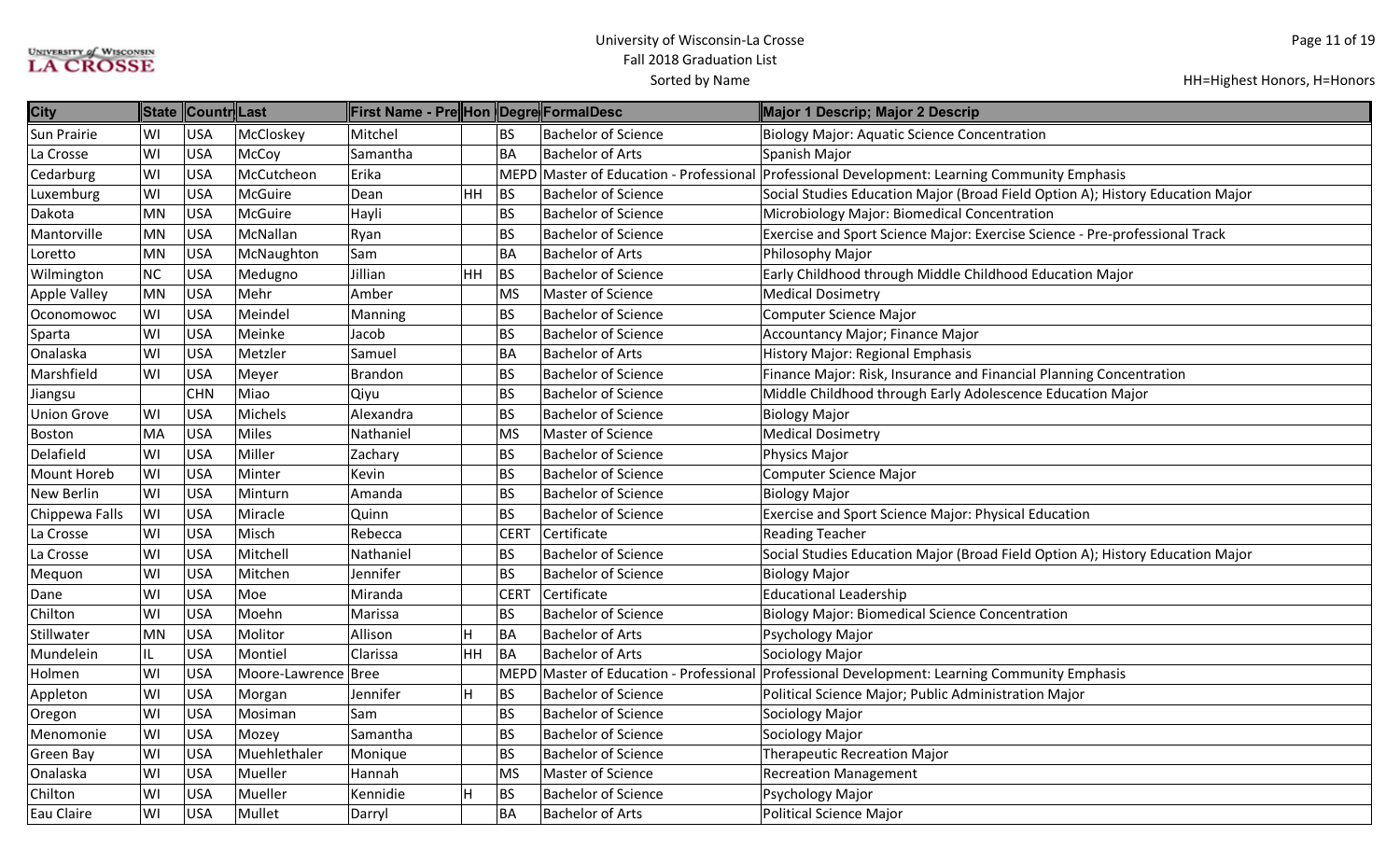| <b>City</b>          |           | State Countr Last |             | <b>First Name - Pre</b>   Hon   Degre  FormalDesc |    |             |                                    | Major 1 Descrip; Major 2 Descrip                                                    |
|----------------------|-----------|-------------------|-------------|---------------------------------------------------|----|-------------|------------------------------------|-------------------------------------------------------------------------------------|
| Bloomington          | WI        | <b>USA</b>        | Mumm        | Isaac                                             |    | <b>BS</b>   | <b>Bachelor of Science</b>         | Exercise and Sport Science Major: Exercise Science - Pre-professional Track         |
| Waupaca              | WI        | <b>USA</b>        | Muntner     | Makayla                                           | HH | BS          | <b>Bachelor of Science</b>         | Sociology Major                                                                     |
| South Milwaukee WI   |           | <b>USA</b>        | Murguia     | Nora                                              |    | <b>BS</b>   | <b>Bachelor of Science</b>         | Middle Childhood through Early Adolescence Education Major                          |
| Elroy                | WI        | <b>USA</b>        | Murray      | Sydney                                            | HH | <b>BA</b>   | <b>Bachelor of Arts</b>            | <b>English Major: Rhetoric and Writing Emphasis</b>                                 |
| Rochester            | MN        | <b>USA</b>        | Mustic      | Adnan                                             |    | <b>BS</b>   | <b>Bachelor of Science</b>         | <b>Biology Major: Biomedical Science Concentration</b>                              |
| Poynette             | WI        | <b>USA</b>        | Mutch       | Paul                                              |    | <b>MS</b>   | <b>Master of Science</b>           | <b>Clinical Exercise Physiology</b>                                                 |
| Sapporo              |           | <b>JPN</b>        | Nagatani    | Chiaki                                            | H  | BA          | <b>Bachelor of Arts</b>            | Communication Studies Major: Organizational and Professional Communication Emphasis |
| Sparta               | WI        | <b>USA</b>        | Nelson      | <b>Desiree</b>                                    |    | <b>BS</b>   | <b>Bachelor of Science</b>         | Psychology Major                                                                    |
| Lodi                 | WI        | <b>USA</b>        | Nelson      | Nikala                                            |    | <b>BS</b>   | <b>Bachelor of Science</b>         | <b>Art Major</b>                                                                    |
| <b>Maple Grove</b>   | MN        | <b>USA</b>        | Nestico     | Samantha                                          |    | <b>BS</b>   | <b>Bachelor of Science</b>         | Sociology Major                                                                     |
| La Crescent          | MN        | <b>USA</b>        | Nestor      | Peter                                             |    | <b>BS</b>   | <b>Bachelor of Science</b>         | Management Major                                                                    |
| Greenfield           | WI        | <b>USA</b>        | Newkirk     | Lucas                                             |    | <b>MS</b>   | <b>Master of Science</b>           | Data Science                                                                        |
| La Crosse            | WI        | <b>USA</b>        | Nicewander  | Casey                                             |    | <b>BA</b>   | <b>Bachelor of Arts</b>            | <b>Economics Major</b>                                                              |
| Johns Island         | <b>SC</b> | <b>USA</b>        | Nickoley    | Emma                                              |    | <b>BS</b>   | <b>Bachelor of Science</b>         | Middle Childhood through Early Adolescence Education Major                          |
| Stillwater           | MN        | USA               | Nieman      | Kelli                                             |    | <b>BS</b>   | <b>Bachelor of Science</b>         | <b>Economics Major</b>                                                              |
| Bloomington          | MN        | <b>USA</b>        | Nieting     | Nickolas                                          |    | <b>BS</b>   | <b>Bachelor of Science</b>         | <b>Accountancy Major</b>                                                            |
| Sheboygan            | WI        | <b>USA</b>        | Noll        | Karli                                             | HH | <b>BS</b>   | <b>Bachelor of Science</b>         | <b>Therapeutic Recreation Major</b>                                                 |
| Wausau               | WI        | <b>USA</b>        | Nordlund    | Cory                                              |    | BS          | <b>Bachelor of Science</b>         | Sociology Major                                                                     |
| La Crosse            | WI        | <b>USA</b>        | Novotney    | Gayla                                             |    | <b>BS</b>   | <b>Bachelor of Science</b>         | Public Health and Community Health Education Major                                  |
| Middleton            | WI        | <b>USA</b>        | <b>Nutt</b> | Tessa                                             |    | <b>MPH</b>  | Master of Public Health            | Community Health Education: Public Health                                           |
| <b>Stevens Point</b> | WI        | <b>USA</b>        | O'Brien     | Hannah                                            |    | <b>BS</b>   | <b>Bachelor of Science</b>         | <b>Marketing Major</b>                                                              |
| Stoddard             | WI        | <b>USA</b>        | Odegaard    | Jay                                               |    | <b>MS</b>   | <b>Master of Science</b>           | <b>Recreation Management</b>                                                        |
| Onalaska             | WI        | <b>USA</b>        | Olan        | Katie                                             | HH | <b>BS</b>   | <b>Bachelor of Science</b>         | Public Health and Community Health Education Major                                  |
| <b>Hales Corners</b> | WI        | USA               | Olson       | Marissa                                           |    | <b>BS</b>   | <b>Bachelor of Science</b>         | <b>Management Major</b>                                                             |
| La Crosse            | WI        | USA               | O'Neil      | Erin                                              |    | <b>BS</b>   | <b>Bachelor of Science</b>         | Middle Childhood through Early Adolescence Education Major                          |
| Prairie du Sac       | WI        | <b>USA</b>        | O'Neil      | Ryan                                              |    | <b>BS</b>   | <b>Bachelor of Science</b>         | <b>Biology Major</b>                                                                |
| <b>New York</b>      | <b>NY</b> | USA               | Ong         | Christina                                         |    | <b>MS</b>   | <b>Master of Science</b>           | <b>Medical Dosimetry</b>                                                            |
| Wisconsin Rapids WI  |           | <b>USA</b>        | Ormson      | Hannah                                            |    | <b>BS</b>   | <b>Bachelor of Science</b>         | Spanish Education Major (Early Childhood - Adolescence)                             |
| Chesterfield         | MI        | <b>USA</b>        | Palermino   | Jacquelyn                                         |    | <b>MS</b>   | Master of Science                  | <b>Medical Dosimetry</b>                                                            |
| Delavan              | WI        | <b>USA</b>        | Patterson   | Gordon                                            |    | <b>BS</b>   | <b>Bachelor of Science</b>         | <b>Marketing Major</b>                                                              |
| Saint Paul           | <b>MN</b> | USA               | Peace       | Ryer                                              | н  | <b>BS</b>   | <b>Bachelor of Science</b>         | Early Childhood through Middle Childhood Education Major                            |
| Walworth             | WI        | <b>USA</b>        | Pearce      | Kathryn                                           |    | <b>MEPD</b> | Master of Education - Professional | Professional Development: Learning Community Emphasis                               |
| Verona               | WI        | <b>USA</b>        | Pekol       | Kennedy                                           | н  | <b>BS</b>   | <b>Bachelor of Science</b>         | Early Childhood through Middle Childhood Education Major                            |
| Ripon                | WI        | <b>USA</b>        | Peppler     | Lucas                                             | HH | <b>BS</b>   | <b>Bachelor of Science</b>         | <b>Biology Major: Biomedical Science Concentration</b>                              |
| Sparta               | WI        | <b>USA</b>        | Peters      | Charlotte                                         |    | <b>BS</b>   | <b>Bachelor of Science</b>         | Geography Major                                                                     |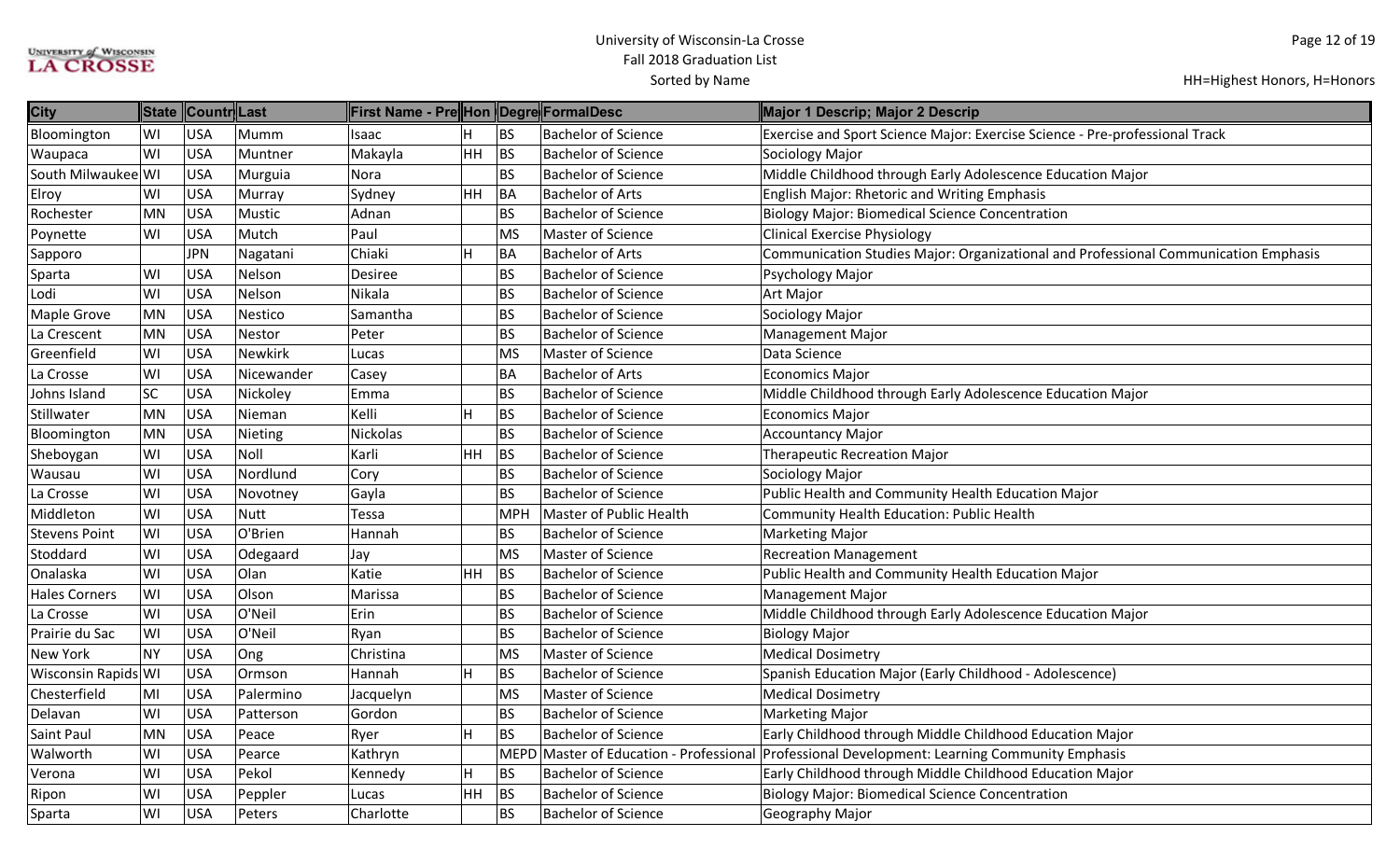| <b>City</b>             | <b>State</b> | Countr Last |                         | First Name - Pre Hon Degre FormalDesc |           |             |                                | Major 1 Descrip; Major 2 Descrip                                                                  |
|-------------------------|--------------|-------------|-------------------------|---------------------------------------|-----------|-------------|--------------------------------|---------------------------------------------------------------------------------------------------|
| Westby                  | WI           | <b>USA</b>  | Peterson                | Paige                                 | H         | BS          | <b>Bachelor of Science</b>     | Middle Childhood through Early Adolescence Education Major                                        |
| Middleton               | WI           | USA         | Peyton                  | Megan                                 |           | <b>BS</b>   | <b>Bachelor of Science</b>     | Finance Major: Risk, Insurance and Financial Planning Concentration                               |
| Eau Claire              | WI           | <b>USA</b>  | Phippen                 | Austin                                |           | <b>BS</b>   | <b>Bachelor of Science</b>     | <b>Biology Major: Biomedical Science Concentration</b>                                            |
| Plymouth                | WI           | <b>USA</b>  | Picard                  | Justin                                |           | <b>BS</b>   | <b>Bachelor of Science</b>     | <b>Marketing Major</b>                                                                            |
| Watertown               | WI           | <b>USA</b>  | Pichette                | Adam                                  |           | <b>BS</b>   | <b>Bachelor of Science</b>     | <b>Exercise and Sport Science Major: Physical Education</b>                                       |
| Shakopee                | <b>MN</b>    | <b>USA</b>  | Pierson                 | Jonathan                              |           | <b>BS</b>   | <b>Bachelor of Science</b>     | <b>Finance Major</b>                                                                              |
| <b>Eagle River</b>      | WI           | <b>USA</b>  | Piper                   | Kathryn                               |           | <b>BA</b>   | <b>Bachelor of Arts</b>        | Theatre Arts Major: Performance Emphasis; English Major: Rhetoric and Writing                     |
| La Crosse               | WI           | <b>USA</b>  | Plouffe                 | Nathan                                |           | <b>BS</b>   | <b>Bachelor of Science</b>     | Management Major                                                                                  |
| Columbus                | WI           | <b>USA</b>  | Poehnelt                | Ashley                                |           | MSED        | Master of Science in Education | Reading                                                                                           |
| La Crosse               | WI           | <b>USA</b>  | Polzin                  | Benjamin                              |           | <b>BS</b>   | <b>Bachelor of Science</b>     | Computer Science: Embedded Systems Emphasis; Mathematics: Applied Emphasis                        |
| Muskego                 | WI           | <b>USA</b>  | Poole                   | Teagan                                |           | <b>BA</b>   | <b>Bachelor of Arts</b>        | Sociology Major                                                                                   |
| Grafton                 | WI           | <b>USA</b>  | Potter                  | Daniel                                |           | <b>BS</b>   | <b>Bachelor of Science</b>     | <b>History Education Major</b>                                                                    |
| Onalaska                | WI           | USA         | Potter                  | Kristin                               |           |             |                                | MEPD Master of Education - Professional Professional Development: Learning Community Emphasis     |
| Lodi                    | WI           | <b>USA</b>  | Potter                  | Lexi                                  |           | <b>BS</b>   | <b>Bachelor of Science</b>     | Sociology Major                                                                                   |
| Stillwater              | <b>MN</b>    | <b>USA</b>  | Pratt                   | Cassie                                |           | <b>MS</b>   | Master of Science              | <b>Clinical Exercise Physiology</b>                                                               |
| Muskego                 | WI           | <b>USA</b>  | Prekop                  | Joseph                                |           | <b>BS</b>   | <b>Bachelor of Science</b>     | Psychology Major                                                                                  |
| <b>Sun Prairie</b>      | WI           | <b>USA</b>  | Presser                 | Audrey                                | <b>HH</b> | BS          | <b>Bachelor of Science</b>     | Middle Childhood through Early Adolescence Education Major                                        |
| O Fallon                | <b>MO</b>    | USA         | Price                   | Julia                                 |           | <b>MSED</b> | Master of Science in Education | Student Affairs Administration in Higher Education                                                |
| Virginia                | <b>MN</b>    | USA         | Prout                   | Justine                               |           | <b>BS</b>   | <b>Bachelor of Science</b>     | <b>Finance Major</b>                                                                              |
| Henderson               | <b>MN</b>    | <b>USA</b>  | Pumper                  | Rylee                                 |           | <b>BS</b>   | <b>Bachelor of Science</b>     | Psychology Major                                                                                  |
| Neenah                  | WI           | <b>USA</b>  | Puser                   | <b>Brandon</b>                        | H         | BS          | <b>Bachelor of Science</b>     | Exercise and Sport Science Major: Exercise Science - Pre-professional Track                       |
| <b>Sterling Heights</b> | MI           | <b>USA</b>  | Puzzonia                | Julie                                 |           | <b>MS</b>   | Master of Science              | <b>Medical Dosimetry</b>                                                                          |
| Burlington              | WI           | <b>USA</b>  | Queram                  | Katherine                             |           | <b>BS</b>   | <b>Bachelor of Science</b>     | <b>Marketing Major</b>                                                                            |
| Medford                 | WI           | <b>USA</b>  | Rabe                    | Keagan                                |           | <b>BA</b>   | <b>Bachelor of Arts</b>        | Archaeological Studies Major                                                                      |
| La Crosse               | WI           | <b>USA</b>  | Radkey-Pechacek Zachary |                                       |           | <b>BS</b>   | <b>Bachelor of Science</b>     | Physics Major                                                                                     |
| Albuquerque             | <b>NM</b>    | <b>USA</b>  | Rakel                   | Lucas                                 |           | <b>BS</b>   | <b>Bachelor of Science</b>     | Psychology Major                                                                                  |
| Madison                 | WI           | <b>USA</b>  | Rasmussen               | Trent                                 |           |             |                                | MEPD Master of Education - Professional Professional Development: Educational Leadership Emphasis |
| Hewitt                  | WI           | <b>USA</b>  | Reed                    | McKenna                               |           | BS          | <b>Bachelor of Science</b>     | <b>Biology Major</b>                                                                              |
| Menomonie               | WI           | <b>USA</b>  | Register                | Taylor                                | HH        | <b>BS</b>   | <b>Bachelor of Science</b>     | Middle Childhood through Early Adolescence Education Major                                        |
| <b>Mount Prospect</b>   | IL           | <b>USA</b>  | Reihart                 | Jade                                  |           | <b>MS</b>   | Master of Science              | <b>Medical Dosimetry</b>                                                                          |
| Plainview               | <b>MN</b>    | <b>USA</b>  | Reinschmidt             | Patrick                               |           | <b>MS</b>   | Master of Science              | <b>Clinical Exercise Physiology</b>                                                               |
| Chaska                  | <b>MN</b>    | <b>USA</b>  | Rekow                   | Emily                                 | <b>HH</b> | BA          | <b>Bachelor of Arts</b>        | Communication Studies Major: Advocacy and Communication Criticism Emphasis                        |
| <b>Two Rivers</b>       | WI           | <b>USA</b>  | Remiker                 | Baily                                 |           | <b>BS</b>   | <b>Bachelor of Science</b>     | <b>Public Administration Major</b>                                                                |
| La Crosse               | WI           | <b>USA</b>  | Rendler                 | Samuel                                |           | <b>BS</b>   | <b>Bachelor of Science</b>     | Chemistry Major: ACS Certification                                                                |
| Reedsburg               | WI           | <b>USA</b>  | Riebs                   | Parker                                |           | <b>MSE</b>  | Master of Software Engineering | Software Engineering                                                                              |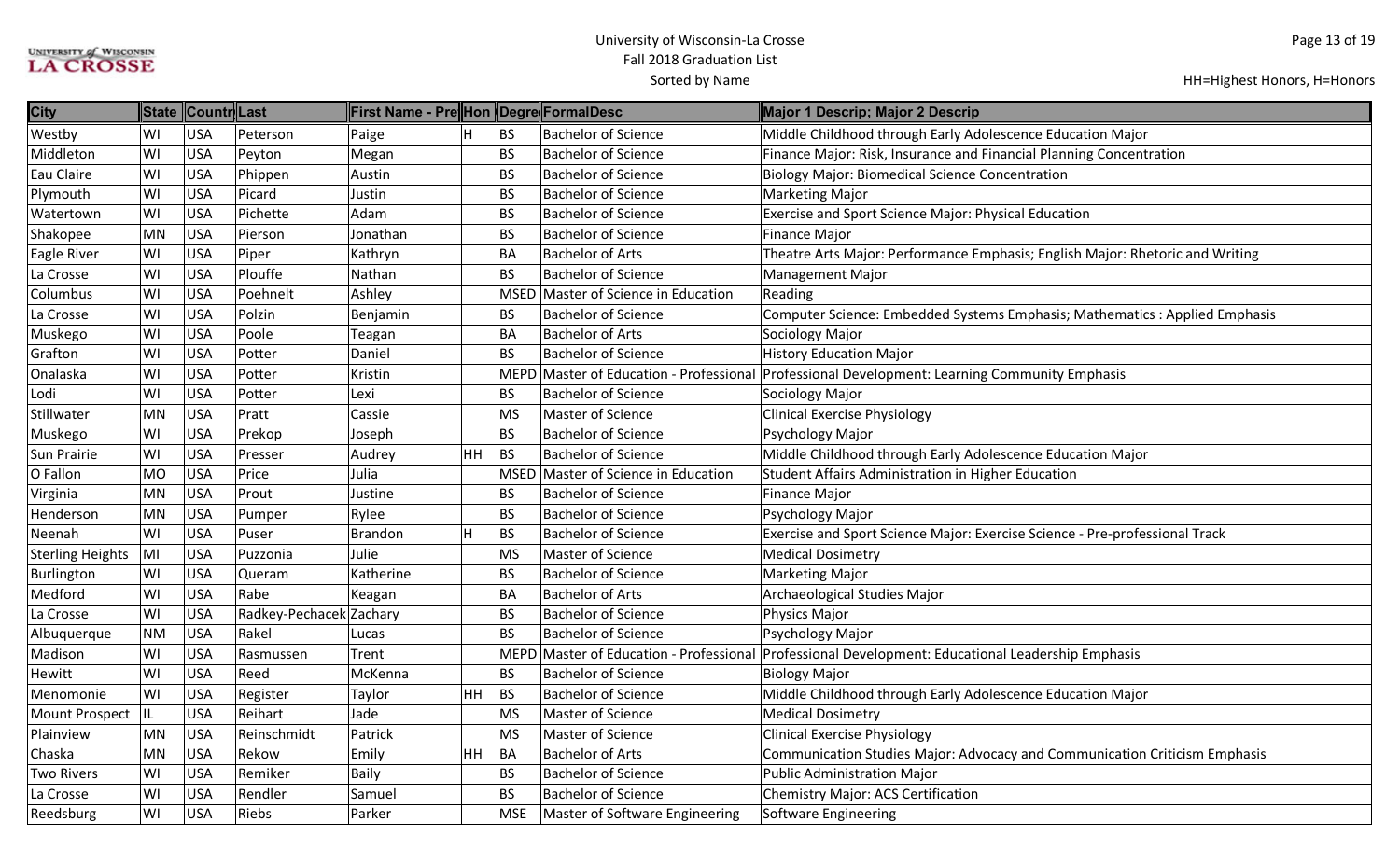| <b>City</b>         |           | State Countr Last |                | <b>First Name - Pre Hon Degre FormalDesc</b> |           |             |                            | Major 1 Descrip; Major 2 Descrip                                                    |
|---------------------|-----------|-------------------|----------------|----------------------------------------------|-----------|-------------|----------------------------|-------------------------------------------------------------------------------------|
| <b>West Salem</b>   | WI        | <b>USA</b>        | Rigotti        | Katelyn                                      |           | BA          | <b>Bachelor of Arts</b>    | <b>History Major: Regional Emphasis</b>                                             |
| <b>Bayfield</b>     | WI        | <b>USA</b>        | Ringberg       | Molly                                        |           | <b>BA</b>   | <b>Bachelor of Arts</b>    | Communication Studies Major: Organizational and Professional Communication Emphasis |
| Hartland            | WI        | USA               | Robbins        | Matthew                                      |           | <b>BS</b>   | <b>Bachelor of Science</b> | Finance Major: Risk, Insurance and Financial Planning Concentration                 |
| Rochester           | <b>MN</b> | <b>USA</b>        | Roberts        | Jake                                         |           | <b>BA</b>   | <b>Bachelor of Arts</b>    | Psychology Major                                                                    |
| La Crosse           | WI        | USA               | Rohmeyer       | Laura                                        |           | <b>BS</b>   | <b>Bachelor of Science</b> | Sociology Major                                                                     |
| Oconomowoc          | WI        | USA               | Rosario        | Jacob                                        |           | <b>BS</b>   | <b>Bachelor of Science</b> | Public Administration Major; Political Science Major                                |
| Baldwin             | WI        | <b>USA</b>        | Roskam         | Julia                                        |           | <b>BS</b>   | <b>Bachelor of Science</b> | Chemistry Major: ACS Certification                                                  |
| Onalaska            | WI        | <b>USA</b>        | Rudy           | Landon                                       |           | <b>BS</b>   | <b>Bachelor of Science</b> | Computer Science Major: Computer Engineering Technology Emphasis                    |
| Mosinee             | WI        | USA               | Ruplinger      | Elijah                                       | H         | <b>BS</b>   | <b>Bachelor of Science</b> | Psychology Major                                                                    |
| Grantsburg          | WI        | <b>USA</b>        | Ryan           | <b>Brandon</b>                               |           | <b>BS</b>   | <b>Bachelor of Science</b> | <b>Exercise and Sport Science Major: Physical Education</b>                         |
| Prairie du Sac      | WI        | USA               | Sagami         | Makayla                                      | H         | <b>BS</b>   | <b>Bachelor of Science</b> | Early Childhood through Middle Childhood Education Major                            |
| Chisago City        | <b>MN</b> | <b>USA</b>        | Sager          | Meagan                                       | H         | <b>BS</b>   | <b>Bachelor of Science</b> | Middle Childhood through Early Adolescence Education Major                          |
| La Crosse           | lwı       | USA               | Sager          | Reese                                        |           | <b>BS</b>   | <b>Bachelor of Science</b> | Physics Major                                                                       |
| Wadsworth           | <b>OH</b> | <b>USA</b>        | Salem          | Ryan                                         |           | <b>MS</b>   | Master of Science          | <b>Medical Dosimetry</b>                                                            |
| Minocqua            | WI        | <b>USA</b>        | Sasse          | Meagan                                       | H         | <b>BS</b>   | <b>Bachelor of Science</b> | <b>Management Major</b>                                                             |
| Amherst Junction WI |           | USA               | Scaffidi       | Abigail                                      |           | <b>BS</b>   | <b>Bachelor of Science</b> | <b>Biology Major</b>                                                                |
| Janesville          | WI        | USA               | Schaefer       | Natalie                                      |           | <b>BS</b>   | <b>Bachelor of Science</b> | Psychology Major                                                                    |
| Dousman             | WI        | USA               | Schanau        | Courtney                                     | H         | BA          | <b>Bachelor of Arts</b>    | Psychology Major                                                                    |
| La Crosse           | lwı       | USA               | <b>Schears</b> | Kodiak                                       |           | <b>BS</b>   | <b>Bachelor of Science</b> | <b>Marketing Major</b>                                                              |
| Greenfield          | WI        | USA               | Scheibe        | Peter                                        |           | <b>BS</b>   | <b>Bachelor of Science</b> | Accountancy Major; Finance Major                                                    |
| La Crescent         | <b>MN</b> | <b>USA</b>        | Scheil         | Reiley                                       |           | <b>BS</b>   | <b>Bachelor of Science</b> | Sociology Major                                                                     |
| La Crosse           | WI        | <b>USA</b>        | Schepp         | Alex                                         |           | <b>BS</b>   | <b>Bachelor of Science</b> | <b>Therapeutic Recreation Major</b>                                                 |
| Waukesha            | WI        | <b>USA</b>        | Schiewer       | Jenna                                        | HH        | <b>BS</b>   | <b>Bachelor of Science</b> | Music Major: Choral Emphasis; Music Major: General Emphasis                         |
| North Freedom       | WI        | USA               | Schlender      | Amy                                          | HH        | BS          | <b>Bachelor of Science</b> | Middle Childhood through Early Adolescence Education Major                          |
| Edina               | <b>MN</b> | USA               | Schliesman     | Greta                                        | HH.       | BA          | <b>Bachelor of Arts</b>    | Communication Studies Major: Broadcast and Digital Media Emphasis                   |
| Wausau              | lwı       | <b>USA</b>        | Schlinkmann    | Taylor                                       |           | <b>BS</b>   | <b>Bachelor of Science</b> | Middle Childhood through Early Adolescence Education Major                          |
| Dakota              | <b>MN</b> | <b>USA</b>        | Schmidt        | Aimee                                        | H         | <b>BS</b>   | <b>Bachelor of Science</b> | <b>Therapeutic Recreation Major</b>                                                 |
| Milwaukee           | WI        | USA               | Schmidt        | Alexandra                                    | <b>HH</b> | BS          | <b>Bachelor of Science</b> | Middle Childhood through Early Adolescence Education Major                          |
| Park Falls          | WI        | <b>USA</b>        | Schmidt        | Casandra                                     |           | <b>BS</b>   | <b>Bachelor of Science</b> | <b>Biology Major</b>                                                                |
| Winona              | <b>MN</b> | <b>USA</b>        | Schmidt        | Paige                                        | H         | <b>BS</b>   | <b>Bachelor of Science</b> | <b>Therapeutic Recreation Major</b>                                                 |
| <b>Belleville</b>   | WI        | USA               | Schmit         | Kelsey                                       |           | <b>CERT</b> | Certificate                | <b>Educational Leadership</b>                                                       |
| Green Bay           | WI        | <b>USA</b>        | Schmitt        | Allison                                      |           | <b>BS</b>   | <b>Bachelor of Science</b> | Social Studies Education Major (Broad Field Option A); History Education Major      |
| La Crosse           | WI        | USA               | Schneider      | Tyler                                        |           | <b>BS</b>   | <b>Bachelor of Science</b> | Physics Major                                                                       |
| Eau Claire          | WI        | USA               | Schoeder       | Nathan                                       |           | <b>BS</b>   | <b>Bachelor of Science</b> | <b>Marketing Major</b>                                                              |
| Minneapolis         | <b>MN</b> | <b>USA</b>        | Schramski      | Benjamin                                     |           | <b>BS</b>   | <b>Bachelor of Science</b> | <b>Biology Major</b>                                                                |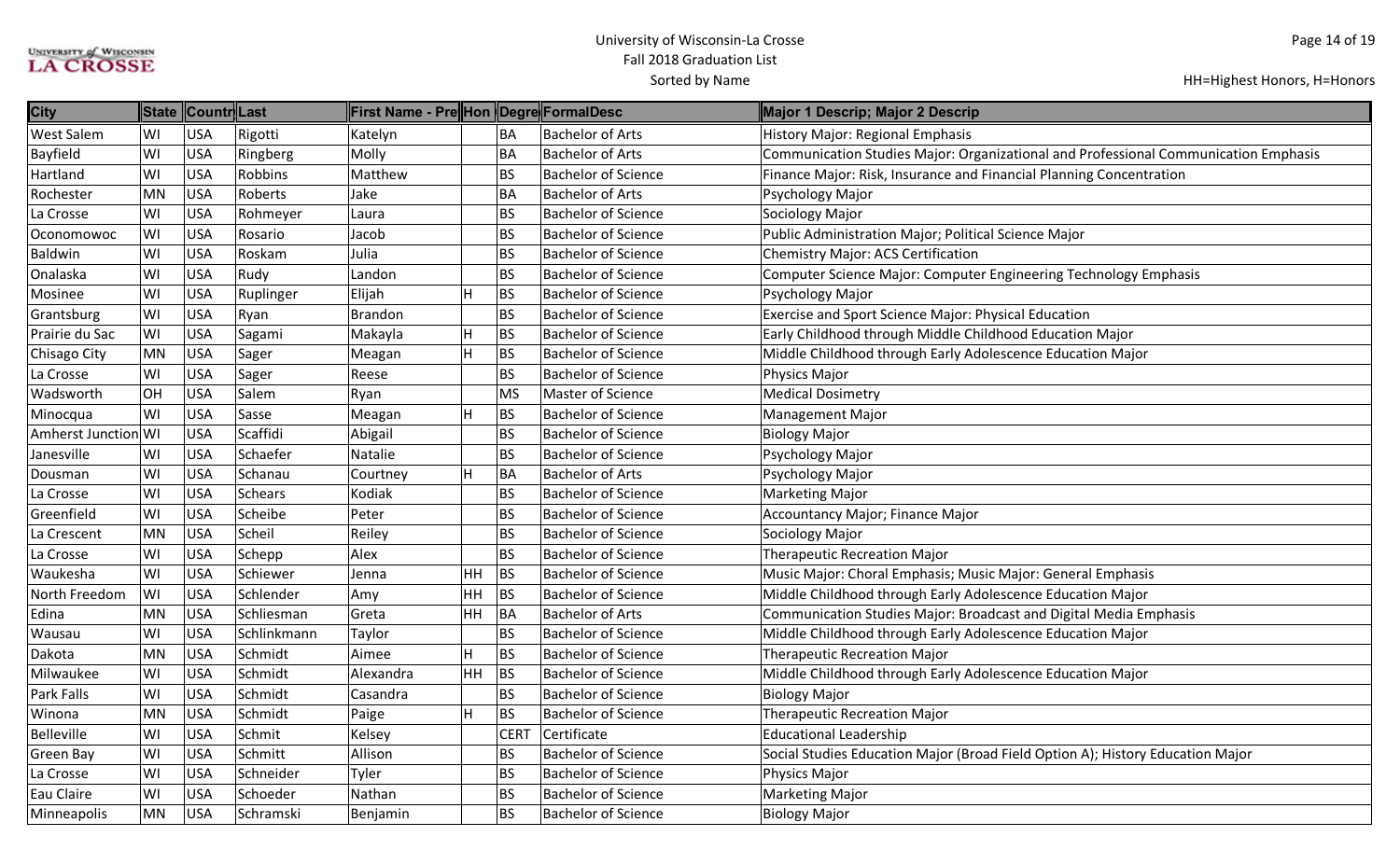| <b>City</b>         |    | State Countr Last |          | First Name - Pre Hon Degre FormalDesc |    |            |                                         | Major 1 Descrip; Major 2 Descrip                                                    |
|---------------------|----|-------------------|----------|---------------------------------------|----|------------|-----------------------------------------|-------------------------------------------------------------------------------------|
| Mosinee             | WI | <b>USA</b>        | Schuette | Jackson                               |    | <b>BS</b>  | <b>Bachelor of Science</b>              | Mathematics Major: Applied Emphasis                                                 |
| Freedom             | WI | <b>USA</b>        | Schuh    | Cassidy                               | н  | <b>BS</b>  | <b>Bachelor of Science</b>              | <b>Management Major</b>                                                             |
| La Crosse           | WI | <b>USA</b>        | Schuh    | Cody                                  |    | <b>BS</b>  | <b>Bachelor of Science</b>              | <b>Biology Major</b>                                                                |
| Kaukauna            | WI | <b>USA</b>        | Schuh    | Kristin                               |    | <b>BS</b>  | <b>Bachelor of Science</b>              | Middle Childhood through Early Adolescence Education Major                          |
| Wauwatosa           | WI | <b>USA</b>        | Schuller | Connor                                |    | BS         | <b>Bachelor of Science</b>              | Undergraduate Special - Non Degree                                                  |
| Altura              | MN | <b>USA</b>        | Schultz  | <b>Bradley</b>                        |    | <b>BS</b>  | <b>Bachelor of Science</b>              | <b>Finance Major</b>                                                                |
| South Beloit        | IL | <b>USA</b>        | Schulz   | Jeremy                                |    | <b>BS</b>  | <b>Bachelor of Science</b>              | <b>Marketing Major</b>                                                              |
| Lakefield           | MN | <b>USA</b>        | Schumann | Julia                                 | HH | <b>BS</b>  | <b>Bachelor of Science</b>              | Psychology Major                                                                    |
| Ellsworth           | WI | <b>USA</b>        | Schuster | Adam                                  | н  | <b>BS</b>  | <b>Bachelor of Science</b>              | <b>Accountancy Major</b>                                                            |
| Oshkosh             | WI | <b>USA</b>        | Schwartz | Adam                                  |    | <b>MS</b>  | <b>Master of Science</b>                | <b>Medical Dosimetry</b>                                                            |
| Lodi                | WI | <b>USA</b>        | Schwartz | Ashley                                | HH | BA         | <b>Bachelor of Arts</b>                 | Archaeological Studies Major: Cultural Anthropology Emphasis                        |
| Sparta              | WI | <b>USA</b>        | Scott    | Alexander                             |    | BS         | <b>Bachelor of Science</b>              | Finance Major                                                                       |
| Pewaukee            | WI | <b>USA</b>        | Scott    | Kaitlyn                               |    | BS         | <b>Bachelor of Science</b>              | Communication Studies Major: Organizational and Professional Communication Emphasis |
| Apple Valley        | MN | <b>USA</b>        | See      | Alan                                  |    | <b>BS</b>  | <b>Bachelor of Science</b>              | <b>Finance Major</b>                                                                |
| Holmen              | WI | <b>USA</b>        | Semanko  | Samantha                              |    |            | MEPD Master of Education - Professional | Professional Development: Learning Community Emphasis                               |
| Fitchburg           | WI | <b>USA</b>        | Semrow   | Michael                               |    | <b>BS</b>  | <b>Bachelor of Science</b>              | <b>Biology Major: Biomedical Science Concentration</b>                              |
| Hartland            | WI | <b>USA</b>        | Sesolak  | Scott                                 |    | <b>BS</b>  | <b>Bachelor of Science</b>              | <b>Biology Major: Aquatic Science Concentration</b>                                 |
| Iola                | WI | <b>USA</b>        | Sether   | Emily                                 |    | <b>BS</b>  | <b>Bachelor of Science</b>              | Exercise and Sport Science Major: Exercise Science - Pre-professional Track         |
| Oconto              | WI | <b>USA</b>        | Shallow  | Emily                                 | HH | <b>BS</b>  | <b>Bachelor of Science</b>              | <b>Biology Major: Aquatic Science Concentration</b>                                 |
| Wisconsin Rapids WI |    | <b>USA</b>        | Shannon  | Stephanie                             |    | <b>MS</b>  | Master of Science                       | <b>Occupational Therapy</b>                                                         |
| Fennimore           | WI | <b>USA</b>        | Shea     | Mckenna                               | H  | BA         | <b>Bachelor of Arts</b>                 | Communication Studies Major: Organizational and Professional Communication Emphasis |
| Temecula            | CA | <b>USA</b>        | Shebesta | Katharine                             | HH | <b>BS</b>  | <b>Bachelor of Science</b>              | <b>Biology Major</b>                                                                |
| Houghton            | MI | <b>USA</b>        | Sherman  | Jane                                  |    | <b>MS</b>  | <b>Master of Science</b>                | <b>Occupational Therapy</b>                                                         |
| Madison             | WI | <b>USA</b>        | Shrestha | Abis                                  |    | <b>BS</b>  | <b>Bachelor of Science</b>              | <b>Mathematics Major</b>                                                            |
| Sussex              | WI | <b>USA</b>        | Sibilsky | Theodore                              |    | BS         | <b>Bachelor of Science</b>              | Communication Studies Major: Organizational and Professional Communication Emphasis |
| Munster             | IN | <b>USA</b>        | Siddiqui | Ruha                                  |    | MS         | Master of Science                       | <b>Medical Dosimetry</b>                                                            |
| La Crosse           | WI | <b>USA</b>        | Siewert  | Austin                                |    | <b>BS</b>  | <b>Bachelor of Science</b>              | <b>Finance Major</b>                                                                |
| Maribel             | WI | <b>USA</b>        | Sigl     | Maddie                                |    | <b>MSE</b> | Master of Software Engineering          | Software Engineering                                                                |
| Galesville          | WI | <b>USA</b>        | Smith    | Dani                                  |    | <b>BS</b>  | <b>Bachelor of Science</b>              | Communication Studies Major: Organizational and Professional Communication Emphasis |
| Marengo             | IL | <b>USA</b>        | Smith    | Jaylene                               |    | <b>BS</b>  | <b>Bachelor of Science</b>              | <b>Biology Major</b>                                                                |
| Westby              | WI | <b>USA</b>        | Snustead | McKenzie                              |    | <b>MS</b>  | Master of Science                       | <b>Clinical Exercise Physiology</b>                                                 |
| La Crosse           | WI | <b>USA</b>        | Sodini   | Taylor                                |    | <b>BS</b>  | <b>Bachelor of Science</b>              | Exercise and Sport Science Major: Exercise Science - Pre-professional Track         |
| Mc Farland          | WI | <b>USA</b>        | Soma     | Tripp                                 |    | BS         | <b>Bachelor of Science</b>              | Finance Major                                                                       |
| <b>Berlin</b>       | WI | <b>USA</b>        | Sondalle | Megan                                 |    | <b>BS</b>  | <b>Bachelor of Science</b>              | Early Childhood through Middle Childhood Education Major                            |
| bijie               |    | <b>CHN</b>        | Song     | Bo                                    |    | BΑ         | <b>Bachelor of Arts</b>                 | English Major: Writing and Rhetoric Emphasis                                        |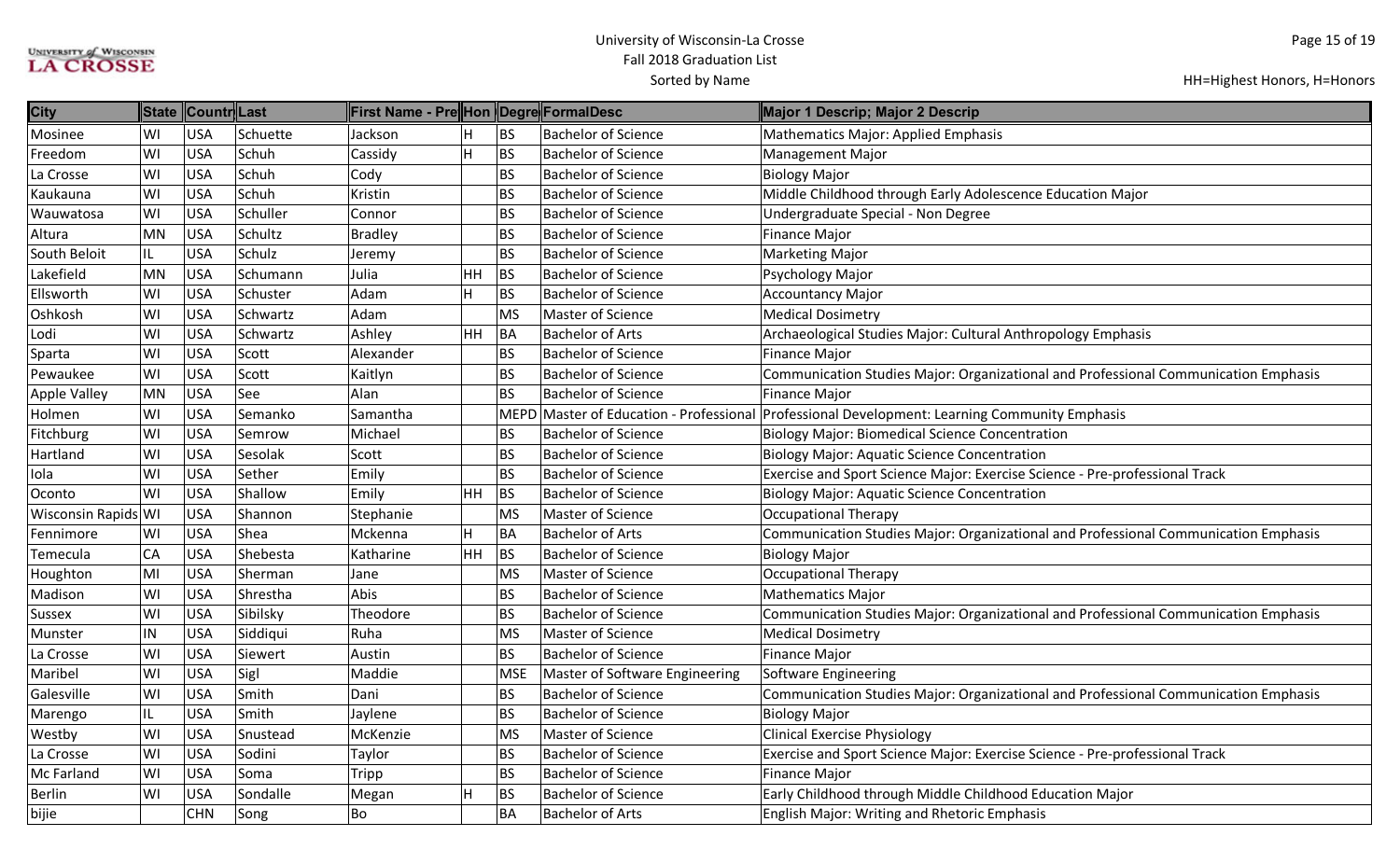| <b>City</b>          |           | State Countr Last |                | ∥First Name - Pre∥Hon ∥Degre∥FormalDesc |    |           |                            | Major 1 Descrip; Major 2 Descrip                                                              |
|----------------------|-----------|-------------------|----------------|-----------------------------------------|----|-----------|----------------------------|-----------------------------------------------------------------------------------------------|
| La Crosse            | WI        | <b>USA</b>        | Sorenson       | Fayde                                   |    | <b>BS</b> | <b>Bachelor of Science</b> | <b>Marketing Major</b>                                                                        |
| La Crosse            | WI        | <b>USA</b>        | Speckeen       | Jenn                                    |    |           |                            | MEPD Master of Education - Professional Professional Development: Learning Community Emphasis |
| Stewartville         | <b>MN</b> | <b>USA</b>        | Sperber        | Alex                                    |    | <b>BS</b> | <b>Bachelor of Science</b> | Exercise and Sport Science Major: Exercise Science - Pre-professional Track                   |
| <b>Red Wing</b>      | <b>MN</b> | <b>USA</b>        | Spinner        | Samantha                                |    | BS        | <b>Bachelor of Science</b> | Middle Childhood through Early Adolescence Education Major                                    |
| <b>Brooklyn Park</b> | <b>MN</b> | <b>USA</b>        | Spiro          | Ryan                                    |    | <b>BS</b> | <b>Bachelor of Science</b> | Accountancy Major; Finance Major                                                              |
| La Crosse            | WI        | <b>USA</b>        | Sprain         | Kendra                                  |    | <b>BS</b> | <b>Bachelor of Science</b> | Middle Childhood through Early Adolescence Education Major                                    |
| Freedom              | WI        | <b>USA</b>        | Springstroh    | Isaac                                   |    | <b>BS</b> | <b>Bachelor of Science</b> | Political Science Major                                                                       |
| La Crosse            | WI        | <b>USA</b>        | Stacey         | Jourdan                                 |    |           |                            | MEPD Master of Education - Professional Professional Development: Learning Community Emphasis |
| La Crosse            | WI        | <b>USA</b>        | Stalsberg      | Skylar                                  |    | BS        | <b>Bachelor of Science</b> | Chemistry Major: ACS Certification; Mathematics Major                                         |
| Marysville           | OH        | <b>USA</b>        | Stauch         | Zach                                    |    | <b>MS</b> | Master of Science          | <b>Medical Dosimetry</b>                                                                      |
| Greendale            | WI        | <b>USA</b>        | Steffen        | Rachel                                  |    | <b>BS</b> | <b>Bachelor of Science</b> | <b>Biology Major: Environmental Science Concentration</b>                                     |
| Dodgeville           | WI        | <b>USA</b>        | Steil          | Alex                                    |    | <b>BS</b> | <b>Bachelor of Science</b> | Biology Major: Cellular and Molecular Biology Concentration                                   |
| <b>Green Bay</b>     | WI        | <b>USA</b>        | <b>Stiles</b>  | <b>Bridget</b>                          |    | <b>MS</b> | <b>Master of Science</b>   | <b>Occupational Therapy</b>                                                                   |
| Sheldon              | IA        | <b>USA</b>        | Storm          | Kelsey                                  |    | <b>MS</b> | <b>Master of Science</b>   | Occupational Therapy                                                                          |
| Rhinelander          | WI        | <b>USA</b>        | Stroede        | Emma                                    |    | <b>BS</b> | <b>Bachelor of Science</b> | Psychology Major                                                                              |
| Onalaska             | WI        | <b>USA</b>        | Stuhr          | Andrew                                  | HH | <b>BS</b> | <b>Bachelor of Science</b> | Physics Major                                                                                 |
| Germantown           | WI        | <b>USA</b>        | Sturm          | Maggie                                  | н  | <b>BS</b> | <b>Bachelor of Science</b> | <b>Therapeutic Recreation Major</b>                                                           |
| <b>Fountain City</b> | WI        | <b>USA</b>        | Suhr           | Anna                                    |    | <b>MS</b> | Master of Science          | <b>Occupational Therapy</b>                                                                   |
| <b>West Bend</b>     | WI        | <b>USA</b>        | Surprise       | Sarah                                   | H  | BA        | <b>Bachelor of Arts</b>    | Psychology Major                                                                              |
| <b>Rice Lake</b>     | WI        | <b>USA</b>        | Swanson        | Turner                                  |    | <b>BS</b> | <b>Bachelor of Science</b> | <b>Management Major</b>                                                                       |
| Holmen               | WI        | <b>USA</b>        | Symons         | Karyssa                                 |    | <b>BS</b> | <b>Bachelor of Science</b> | Psychology Major                                                                              |
| Menomonee Falls WI   |           | <b>USA</b>        | Syverson       | Haylie                                  |    | <b>BS</b> | <b>Bachelor of Science</b> | <b>Accountancy Major</b>                                                                      |
| Greenfield           | WI        | <b>USA</b>        | Szewczuga      | Haley                                   |    | <b>BS</b> | <b>Bachelor of Science</b> | <b>Biology Major</b>                                                                          |
| <b>Rice Lake</b>     | WI        | <b>USA</b>        | Tangwall       | Anthony                                 |    | <b>BS</b> | <b>Bachelor of Science</b> | <b>Finance Major</b>                                                                          |
| Winona               | <b>MN</b> | <b>USA</b>        | Taylor         | Holly                                   |    | <b>MS</b> | <b>Master of Science</b>   | Occupational Therapy                                                                          |
| West Lafayette       | OH        | <b>USA</b>        | <b>Tedrick</b> | Kayla                                   |    | <b>MS</b> | Master of Science          | <b>Medical Dosimetry</b>                                                                      |
| Burlington           | WI        | <b>USA</b>        | Tenhagen       | Sadie                                   |    | BA        | <b>Bachelor of Arts</b>    | Spanish Major                                                                                 |
| La Crosse            | WI        | <b>USA</b>        | Tenpas         | Tanner                                  |    | <b>BS</b> | <b>Bachelor of Science</b> | <b>Biology Major: Biomedical Science Concentration</b>                                        |
| Manitowoc            | WI        | <b>USA</b>        | Terp           | Trevor                                  |    | <b>BS</b> | <b>Bachelor of Science</b> | <b>Biology Major</b>                                                                          |
| Waterloo             | WI        | <b>USA</b>        | Tesmer         | Nathan                                  | HH | BS        | <b>Bachelor of Science</b> | Economics Major; Finance Major                                                                |
| Colorado Springs     | <b>CO</b> | <b>USA</b>        | Tester         | <b>Bianca</b>                           |    | <b>MS</b> | Master of Science          | <b>Medical Dosimetry</b>                                                                      |
| Kirkwood             | IL        | <b>USA</b>        | Tharp          | Mallory                                 | HH | <b>BS</b> | <b>Bachelor of Science</b> | <b>Recreation Management Major: Generalist Emphasis</b>                                       |
| Glenbeulah           | WI        | <b>USA</b>        | Theisen        | Thomas                                  | HH | <b>BS</b> | <b>Bachelor of Science</b> | Statistics Major                                                                              |
| Menasha              | WI        | <b>USA</b>        | Thiel          | Megan                                   |    | <b>MS</b> | Master of Science          | <b>Clinical Exercise Physiology</b>                                                           |
| La Valle             | WI        | <b>USA</b>        | Thoreson       | Nicholas                                |    | <b>BS</b> | <b>Bachelor of Science</b> | Finance Major                                                                                 |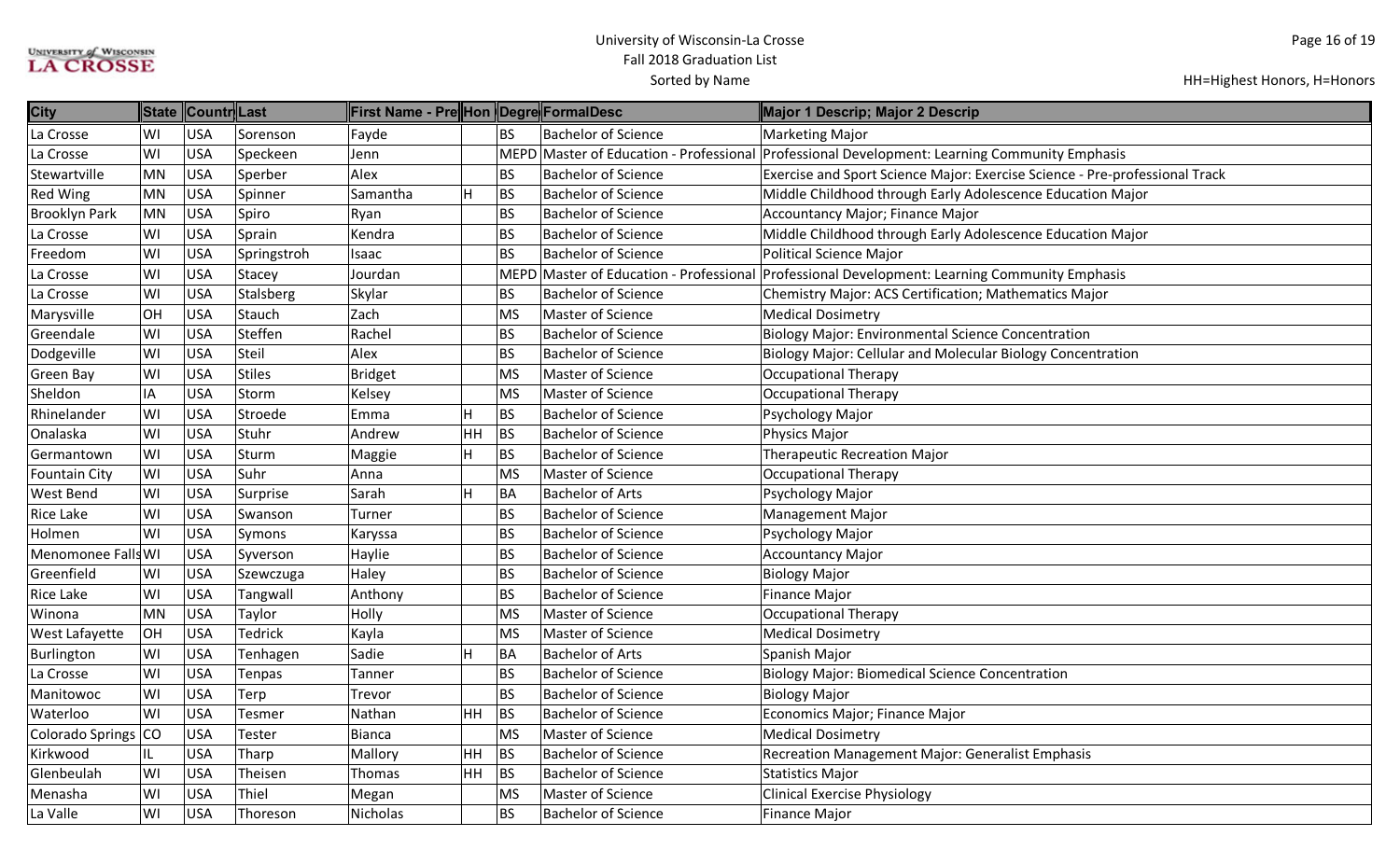| <b>City</b>       |           |            |                          | First Name - Pre Hon  Degre FormalDesc |    |             |                                    | Major 1 Descrip; Major 2 Descrip                                                    |
|-------------------|-----------|------------|--------------------------|----------------------------------------|----|-------------|------------------------------------|-------------------------------------------------------------------------------------|
| Dodgeville        | WI        | <b>USA</b> | Thuli                    | Jenna                                  |    | <b>BS</b>   | <b>Bachelor of Science</b>         | Middle Childhood through Early Adolescence Education Major                          |
| Green Bay         | WI        | <b>USA</b> | Tillmann                 | Taylor                                 | HH | BS          | <b>Bachelor of Science</b>         | Public Health and Community Health Education Major                                  |
| New London        | WI        | <b>USA</b> | Timm                     | Callie                                 |    | BA          | <b>Bachelor of Arts</b>            | Sociology Major                                                                     |
| Eau Claire        | WI        | <b>USA</b> | Tjelta                   | Renae                                  |    | MS          | Master of Science                  | Occupational Therapy                                                                |
| <b>Rice Lake</b>  | WI        | <b>USA</b> | Tomesh                   | Jenna                                  | HH | BS          | <b>Bachelor of Science</b>         | Public Health and Community Health Education Major; Spanish Major                   |
| Oconomowoc        | WI        | <b>USA</b> | <b>Travers</b>           | Austin                                 |    | <b>BA</b>   | <b>Bachelor of Arts</b>            | Communication Studies Major: Organizational and Professional Communication Emphasis |
| Janesville        | WI        | <b>USA</b> | Treinen                  | Mitchell                               |    | <b>BS</b>   | <b>Bachelor of Science</b>         | Middle Childhood through Early Adolescence Education Major                          |
| Neillsville       | WI        | <b>USA</b> | Trybula                  | Brittney                               |    | <b>BS</b>   | <b>Bachelor of Science</b>         | <b>Biology Major: Biomedical Science Concentration</b>                              |
| Santa Fe          | <b>NM</b> | <b>USA</b> | Turco                    | Paolo                                  | H  | <b>BS</b>   | <b>Bachelor of Science</b>         | <b>CSH Foundation</b>                                                               |
| Waunakee          | WI        | <b>USA</b> | Tuschl                   | Joshua                                 |    | <b>BS</b>   | <b>Bachelor of Science</b>         | Accountancy Major; Finance Major                                                    |
| Pewaukee          | WI        | <b>USA</b> | Twist                    | John                                   |    | <b>BS</b>   | <b>Bachelor of Science</b>         | <b>Management Major</b>                                                             |
| Sussex            | WI        | <b>USA</b> | Van Allen                | Kyle                                   |    | <b>MSE</b>  | Master of Software Engineering     | Software Engineering                                                                |
| Kaukauna          | WI        | <b>USA</b> | Van De Hey               | Tanner                                 |    | <b>BS</b>   | <b>Bachelor of Science</b>         | <b>Management Major</b>                                                             |
| De Pere           | WI        | <b>USA</b> | Van De Kreeke            | Bridget                                |    | <b>BS</b>   | <b>Bachelor of Science</b>         | <b>Biology Education Major</b>                                                      |
| La Crosse         | WI        | <b>USA</b> | Van Eperen-Sattle Keagan |                                        | HH | <b>BS</b>   | <b>Bachelor of Science</b>         | Psychology Major                                                                    |
| Gurnee            | IL        | <b>USA</b> | Van Landuyt              | Allison                                | H  | <b>BS</b>   | <b>Bachelor of Science</b>         | <b>Accountancy Major</b>                                                            |
| Appleton          | WI        | <b>USA</b> | Van Nuland               | Katie                                  |    | MS          | Master of Science                  | Occupational Therapy                                                                |
| Hingham           | WI        | <b>USA</b> | vanDeursen               | Krystle                                | H  | <b>BS</b>   | <b>Bachelor of Science</b>         | <b>Biology Major</b>                                                                |
| La Crescent       | <b>MN</b> | <b>USA</b> | Velez                    | Jessica                                |    | <b>BS</b>   | <b>Bachelor of Science</b>         | Middle Childhood through Early Adolescence Education Major                          |
| La Crosse         | WI        | <b>USA</b> | Vermes                   | Jamie                                  |    | <b>MEPD</b> | Master of Education - Professional | Professional Development: Learning Community Emphasis                               |
| Pardeeville       | WI        | <b>USA</b> | Vesely                   | Kara                                   |    | <b>BS</b>   | <b>Bachelor of Science</b>         | Health Information Management and Technology: Health Information Management Track   |
| Rothschild        | WI        | <b>USA</b> | Vick                     | Nathan                                 |    | <b>BS</b>   | <b>Bachelor of Science</b>         | <b>Marketing Major</b>                                                              |
| Marshall          | WI        | <b>USA</b> | Viken                    | Dakota                                 |    | MS          | Master of Science                  | Occupational Therapy                                                                |
| Franklin          | WI        | <b>USA</b> | Vitrano                  | Joel                                   |    | <b>BS</b>   | <b>Bachelor of Science</b>         | <b>Marketing Major</b>                                                              |
| Combined Locks    | WI        | <b>USA</b> | Voet                     | Matthew                                |    | <b>BS</b>   | <b>Bachelor of Science</b>         | Finance Major: Risk, Insurance and Financial Planning Concentration                 |
| Westby            | WI        | <b>USA</b> | Von Ruden                | Nicole                                 | HH | <b>BS</b>   | <b>Bachelor of Science</b>         | Early Childhood through Middle Childhood Education Major                            |
| Burlington        | WI        | <b>USA</b> | Vos                      | Mitchell                               |    | <b>BS</b>   | <b>Bachelor of Science</b>         | Accountancy Major; Finance Major                                                    |
| Rushford          | <b>MN</b> | <b>USA</b> | Wade                     | Emily                                  |    | <b>BS</b>   | <b>Bachelor of Science</b>         | <b>Biology Major</b>                                                                |
| Holmen            | WI        | <b>USA</b> | Wagner                   | Haillea                                |    | <b>BA</b>   | <b>Bachelor of Arts</b>            | Political Science Major                                                             |
| Oakfield          | WI        | <b>USA</b> | Walgenbach               | Daniel                                 | H  | <b>BS</b>   | <b>Bachelor of Science</b>         | Biochemistry w/ ASBMB Cert; Biology: Biomedical Science C                           |
| La Crescent       | <b>MN</b> | <b>USA</b> | Wally                    | Miranda                                |    | <b>BS</b>   | <b>Bachelor of Science</b>         | Sociology Major                                                                     |
| New Berlin        | WI        | <b>USA</b> | Ward                     | Erika                                  |    | <b>BS</b>   | <b>Bachelor of Science</b>         | International Business Major; Economics Major                                       |
| Pine Island       | <b>MN</b> | <b>USA</b> | Warneke                  | Benjamin                               |    | <b>BS</b>   | <b>Bachelor of Science</b>         | Exercise and Sport Science Major: Physical Education                                |
| <b>New Glarus</b> | WI        | <b>USA</b> | Watrud                   | Sierra                                 | H  | <b>BS</b>   | <b>Bachelor of Science</b>         | Exercise and Sport Science Major: Exercise Science - Pre-professional Track         |
| Holmen            | WI        | <b>USA</b> | Weber                    | Sandra                                 |    | AA          | Associate                          | Associate Degree                                                                    |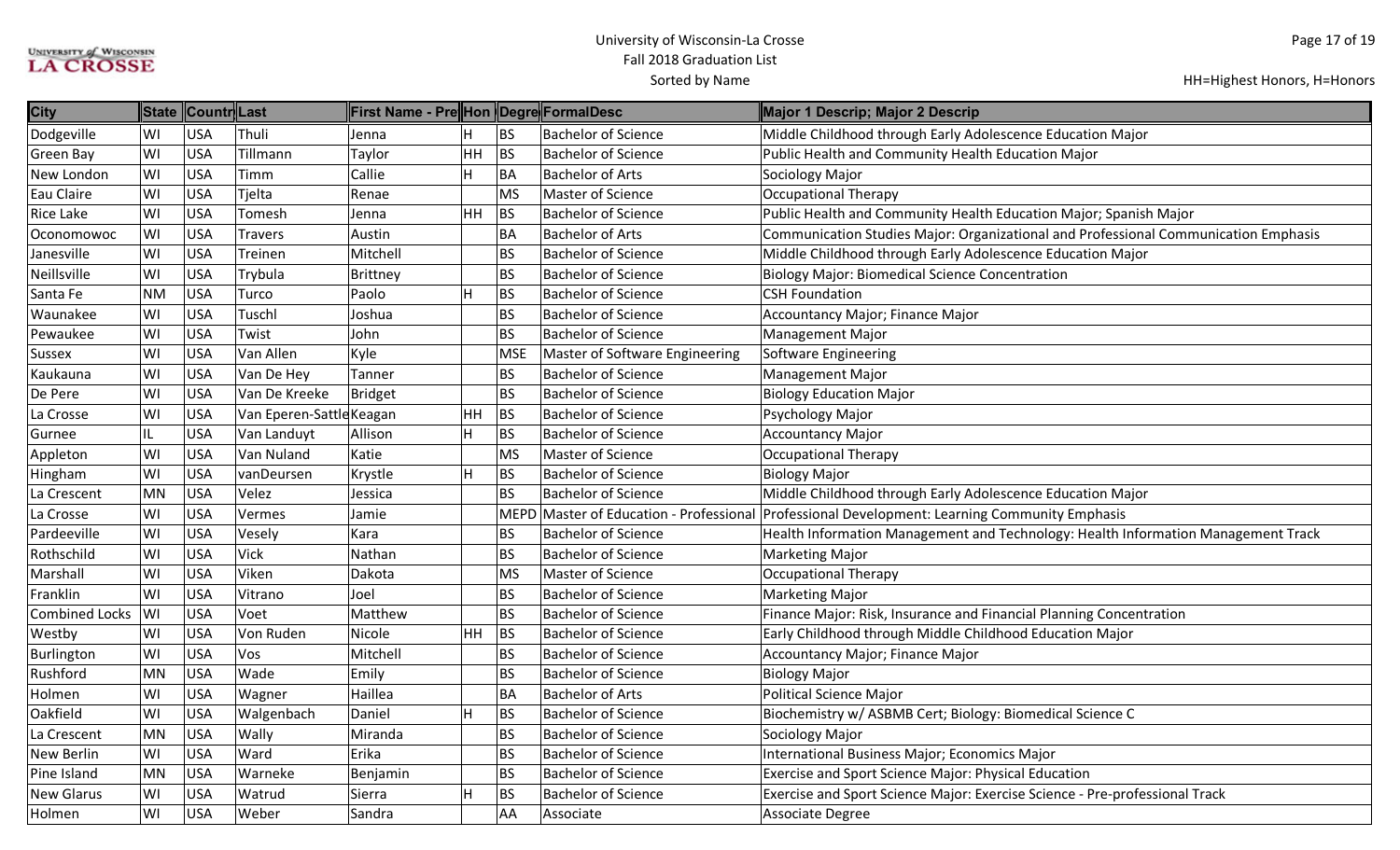| <b>City</b>          | <b>State</b> | Countr Last |             | ∥First Name - Pre∥Hon ∥Degre∥FormalDesc |                         |                          |                            | Major 1 Descrip; Major 2 Descrip                                                              |
|----------------------|--------------|-------------|-------------|-----------------------------------------|-------------------------|--------------------------|----------------------------|-----------------------------------------------------------------------------------------------|
| Woodbury             | MN           | USA         | Weess       | Francine                                | H                       | BS                       | <b>Bachelor of Science</b> | Early Childhood through Middle Childhood Education Major                                      |
| Whitewater           | WI           | <b>USA</b>  | Weisbrod    | Julianna                                | <b>HH</b>               | BS                       | <b>Bachelor of Science</b> | Middle Childhood through Early Adolescence Education Major                                    |
| Cedarburg            | WI           | USA         | Welch       | Nicholas                                |                         | <b>BS</b>                | <b>Bachelor of Science</b> | <b>Computer Science Major</b>                                                                 |
| Janesville           | WI           | <b>USA</b>  | Welcher     | Nicholas                                |                         | <b>BS</b>                | <b>Bachelor of Science</b> | Accountancy Major; Finance Major                                                              |
| <b>River Falls</b>   | WI           | <b>USA</b>  | Welke       | Sydney                                  | HH                      | BS                       | <b>Bachelor of Science</b> | Psychology Major                                                                              |
| Eau Claire           | WI           | <b>USA</b>  | Werner      | Ashley                                  |                         | <b>MS</b>                | Master of Science          | Microbiology: Clinical Microbiology Emphasis                                                  |
| Milwaukee            | WI           | <b>USA</b>  | Wesley      | Jaliyah                                 |                         | <b>BA</b>                | <b>Bachelor of Arts</b>    | Psychology Major                                                                              |
| Germantown           | WI           | <b>USA</b>  | West        | Drake                                   | $\overline{\mathsf{H}}$ | BS                       | <b>Bachelor of Science</b> | Microbiology Major: Biomedical Concentration; Biology Major                                   |
| <b>Golden Valley</b> | <b>MN</b>    | <b>USA</b>  | Westman     | Sarah                                   |                         |                          |                            | MEPD Master of Education - Professional Professional Development: Learning Community Emphasis |
| Fennimore            | WI           | <b>USA</b>  | Whitish     | Danielle                                | HH                      | BS                       | <b>Bachelor of Science</b> | Psychology Major                                                                              |
| Eagle River          | AK           | <b>USA</b>  | Whittington | Virginia                                |                         | <b>BS</b>                | <b>Bachelor of Science</b> | <b>Biology Major: Biomedical Science Concentration</b>                                        |
| <b>West Salem</b>    | WI           | <b>USA</b>  | Wierzbicki  | Angela                                  |                         | <b>BA</b>                | <b>Bachelor of Arts</b>    | Communication Studies Major: Organizational and Professional Communication Emphasis           |
| La Crescent          | <b>MN</b>    | <b>USA</b>  | Wieser      | Megan                                   |                         |                          |                            | MEPD Master of Education - Professional Professional Development: Learning Community Emphasis |
| Spencer              | IA           | <b>USA</b>  | Wigen       | Paige                                   |                         | <b>BS</b>                | <b>Bachelor of Science</b> | Middle Childhood through Early Adolescence Education Major                                    |
| Grafton              | WI           | <b>USA</b>  | Wilde       | Jacob                                   |                         | <b>BS</b>                | <b>Bachelor of Science</b> | <b>Exercise and Sport Science Major: Physical Education</b>                                   |
| Holdingford          | <b>MN</b>    | <b>USA</b>  | Willoughby  | Kyle                                    |                         | <b>BS</b>                | <b>Bachelor of Science</b> | Archaeological Studies Major                                                                  |
| Lees Summit          | <b>MO</b>    | <b>USA</b>  | Wilson      | Lauren                                  | HH                      | $\overline{\mathsf{BS}}$ | <b>Bachelor of Science</b> | Psychology Major                                                                              |
| <b>New Berlin</b>    | WI           | <b>USA</b>  | Wing        | Melissa                                 |                         | <b>BA</b>                | <b>Bachelor of Arts</b>    | Communication Studies Major: Organizational and Professional Communication Emphasis           |
| Merrimac             | WI           | <b>USA</b>  | Wipperfurth | Amber                                   | HH                      | BS                       | <b>Bachelor of Science</b> | Middle Childhood through Early Adolescence Education Major                                    |
| Port Edwards         | WI           | <b>USA</b>  | Witt        | Preston                                 |                         | <b>BS</b>                | <b>Bachelor of Science</b> | <b>CSH Foundation</b>                                                                         |
| Kenosha              | WI           | <b>USA</b>  | Wittkowske  | Eric                                    |                         | BS                       | <b>Bachelor of Science</b> | Physics Major                                                                                 |
| Onalaska             | WI           | <b>USA</b>  | Woggon      | Michael                                 | $\overline{\mathsf{H}}$ | <b>BS</b>                | <b>Bachelor of Science</b> | <b>Accountancy Major</b>                                                                      |
| Johnson Creek        | WI           | <b>USA</b>  | Wolf        | Natilee                                 |                         | <b>BS</b>                | <b>Bachelor of Science</b> | Middle Childhood through Early Adolescence Education Major                                    |
| <b>Sun Prairie</b>   | WI           | <b>USA</b>  | Wolfe       | Jake                                    |                         | <b>BS</b>                | <b>Bachelor of Science</b> | Computer Science Major; Mathematics Major: Applied Emphasis                                   |
| Elroy                | WI           | <b>USA</b>  | Woodruff    | Erica                                   |                         | <b>BA</b>                | <b>Bachelor of Arts</b>    | Communication Studies Major: Interpersonal Communication Emphasis                             |
| Manitowoc            | WI           | USA         | Wronkowski  | David                                   |                         | <b>BS</b>                | <b>Bachelor of Science</b> | <b>Marketing Major</b>                                                                        |
| Wuzhou               |              | <b>CHN</b>  | Xie         | Yu                                      | H                       | BA                       | <b>Bachelor of Arts</b>    | <b>English Major: Writing and Rhetoric Emphasis</b>                                           |
| Sheboygan            | WI           | USA         | Xiong       | Linda                                   |                         | <b>BS</b>                | <b>Bachelor of Science</b> | Psychology Major                                                                              |
| Lake Mills           | WI           | <b>USA</b>  | Yandre      | Kristopher                              |                         | <b>BS</b>                | <b>Bachelor of Science</b> | <b>History Major</b>                                                                          |
| Vale                 | <b>NC</b>    | <b>USA</b>  | Yang        | Toulong                                 |                         | <b>MS</b>                | Master of Science          | Occupational Therapy                                                                          |
| Minneapolis          | <b>MN</b>    | <b>USA</b>  | Yarbrough   | Sydney                                  | HH                      | <b>BS</b>                | <b>Bachelor of Science</b> | Psychology Major; Sociology Major                                                             |
| Necedah              | WI           | <b>USA</b>  | Zabloudil   | Nicholas                                |                         | <b>BS</b>                | <b>Bachelor of Science</b> | History Major: Regional Emphasis                                                              |
| Waukesha             | WI           | USA         | Zamzow      | Matt                                    | <b>HH</b>               | BS                       | <b>Bachelor of Science</b> | <b>Biology Major: Biomedical Science Concentration</b>                                        |
| North Fond du La WI  |              | <b>USA</b>  | Zander      | Zachary                                 | H                       | BS                       | <b>Bachelor of Science</b> | Middle Childhood through Early Adolescence Education Major                                    |
| Cedarburg            | WI           | USA         | Zarem       | Hannah                                  |                         | <b>BS</b>                | <b>Bachelor of Science</b> | Exercise and Sport Science Major: Exercise Science - Pre-professional Track                   |